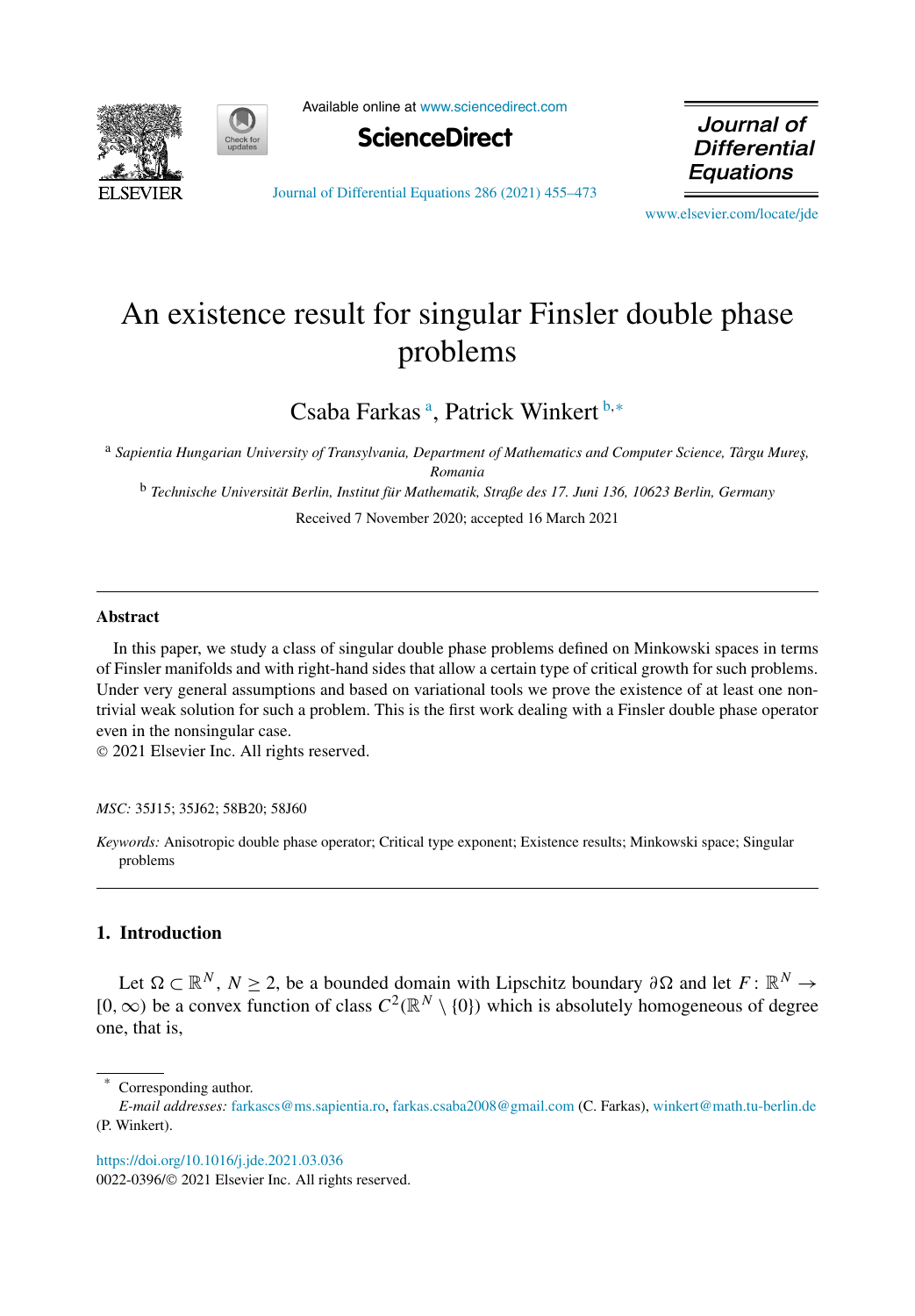$$
F(tx) = |t|F(x) \quad \text{for all } t \in \mathbb{R} \text{ and for all } x \in \mathbb{R}^N.
$$

<span id="page-1-0"></span>Then, one can consider the functional  $E_F: H_0^1(\Omega) \to \mathbb{R}$  defined by

$$
E_F(u) = \int_{\Omega} F^2(\nabla u) \, \mathrm{d}x \quad \text{for } u \in H_0^1(\Omega),
$$

which is the energy functional associated to the so-called Finsler Laplace operator given by

$$
\Delta_F u = \text{div}(F(\nabla u)\nabla F(\nabla u)).
$$

This class of problems arises in mathematical physics where the objective is the minimization of  $E_F$ :  $H_0^1(\Omega) \to \mathbb{R}$  under certain constraints (on perimeter or volume) while the solution corresponds to an optimal shape/configuration of anisotropic tension-surface. For instance, the minimization of the functional  $E_F$ :  $H_0^1(\Omega) \to \mathbb{R}$  explains the specific polyhedral shape of crystal structures in solid crystals with sufficiently small grains, see Dinghas [\[17](#page-17-0)] and Taylor [\[45](#page-18-0)].

In the past years, many authors studied elliptic equations involving the Finsler Laplace operator. We refer, for instance, to the works of Cianchi-Salani [[10\]](#page-17-0) and Wang-Xia [\[46](#page-18-0)] who treated the Serrin-type overdetermined anisotropic problem involving the function *F* and the operator  $\Delta_F$  while Farkas-Fodor-Kristály [[21\]](#page-17-0) considered a sublinear elliptic problem with Dirichlet boundary condition. Further studies of anisotropic phenomena can be found in the papers of Bellettini-Paolini [\[7](#page-17-0)], Belloni-Ferone-Kawohl [\[8](#page-17-0)], Della Pietra-Gavitone [[16\]](#page-17-0), Della Pietra-di Blasio-Gavitone [\[14](#page-17-0)], Della Pietra-Gavitone-Piscitelli [[15\]](#page-17-0) and Ferone-Kawohl [\[23\]](#page-17-0); see also the references therein. Nonlinear equations on general Finsler manifolds can be found in Farkas-Kristály-Varga [[22\]](#page-17-0), Farkas [\[20](#page-17-0)] and the references therein.

In this paper we are concerned with the following singular Finsler double phase problem given in the form

$$
-\operatorname{div}\left(F^{p-1}(\nabla u)\nabla F(\nabla u) + \mu(x)F^{q-1}(\nabla u)\nabla F(\nabla u)\right) = f(u) \quad \text{in } \Omega,
$$
  
\n
$$
u > 0 \quad \text{in } \Omega,
$$
  
\n
$$
u = 0 \quad \text{on } \partial\Omega,
$$
  
\n(1.1)

with

$$
f(u) = u^{p^{*}-1} + \lambda \left( u^{\gamma-1} + g(u) \right),
$$

where  $\lambda > 0$  is a positive parameter and the following assumptions are supposed:

(H) (i)  $0 < \gamma < 1$  and

$$
2 \le p < q < N
$$
,  $\frac{q}{p} < 1 + \frac{1}{N}$ ,  $0 \le \mu(\cdot) \in C^{0,1}(\overline{\Omega})$ ; (1.2)

(ii) the function  $g: \mathbb{R} \to \mathbb{R}$  is continuous and there exist  $1 < \theta < p \leq v < p^*$  as well as nonnegative constants  $c_i$ ,  $i = 1, 2$  such that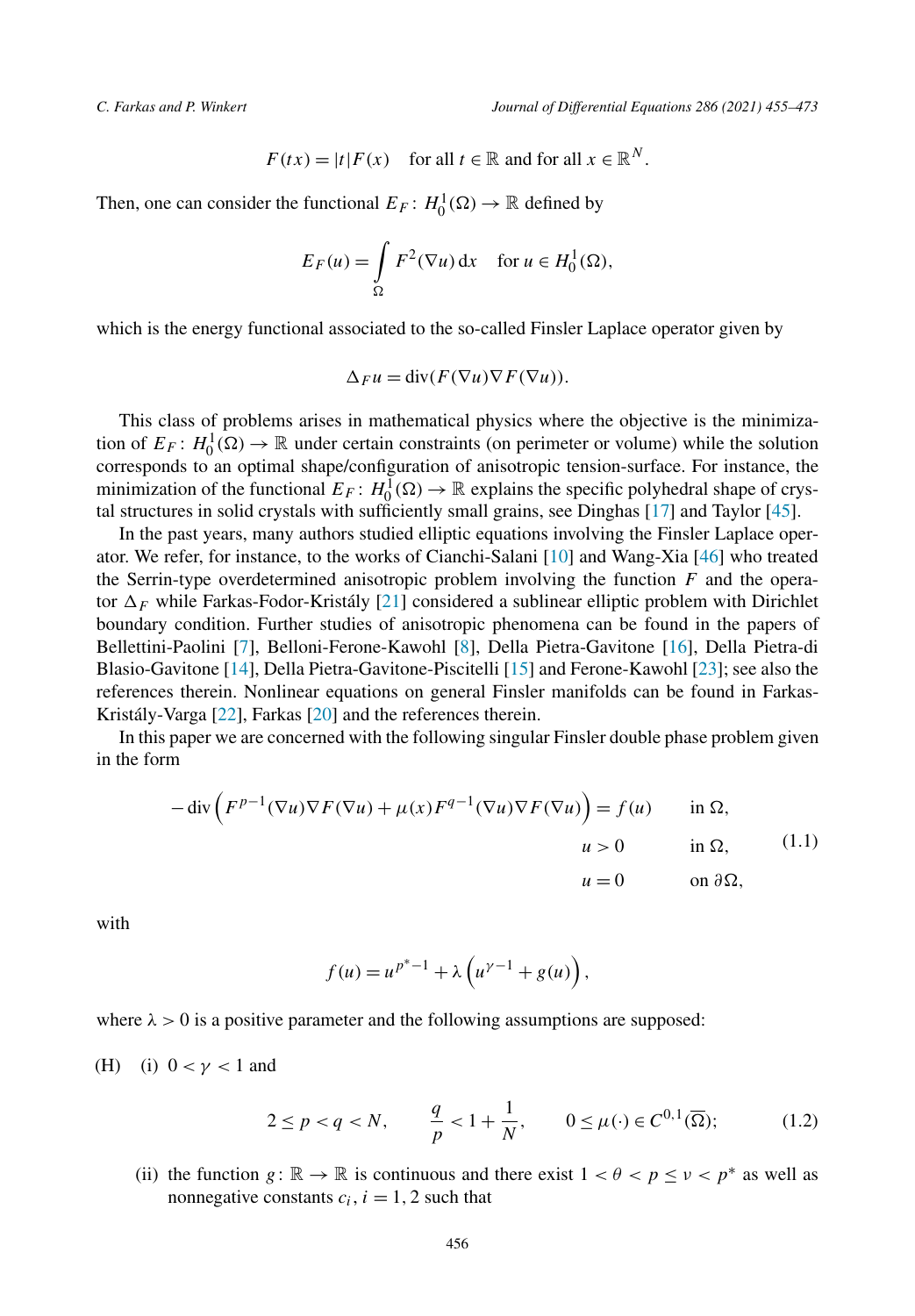<span id="page-2-0"></span>

$$
g(s) \le c_1 s^{\nu-1} + c_2 s^{\theta-1}
$$
 for all  $s \ge 0$ ,

where  $p^*$  is the critical exponent to  $p$  given by

$$
p^* := \frac{Np}{N - p};\tag{1.3}
$$

(iii) the function  $F: \mathbb{R}^N \to [0, \infty)$  is a positively homogeneous Minkowski norm.

The differential operator in  $(1.1)$  is called the Finsler double phase operator. It is defined by

$$
\operatorname{div}\left(F^{p-1}(\nabla u)\nabla F(\nabla u) + \mu(x)F^{q-1}(\nabla u)\nabla F(\nabla u)\right) \quad \text{for } u \in W_0^{1, \mathcal{H}}(\Omega),\tag{1.4}
$$

where  $W_0^{1, H}(\Omega)$  is a suitable Musielak-Orlicz Sobolev space which is defined in Section [2.](#page-4-0) If  $\mu \equiv 0$ , the operator in (1.4) becomes the Finsler *p*-Laplacian (which reduces to the Finsler Laplacian in case  $p = 2$ ) and if  $\inf_{\Omega} \mu > 0$ , we have the weighted Finsler  $(q, p)$ -Laplacian. Clearly, when  $\mu \equiv 0$ , [\(1.1](#page-1-0)) is strongly related to following Brezis-Nirenberg type problem

$$
-\Delta_p u = |u|^{p^*-2}u + \lambda g(u) \quad \text{in } \Omega,
$$
  
 
$$
u = 0 \quad \text{on } \partial\Omega.
$$

Note that the Finsler *p*-Laplacian is often called anisotropic *p*-Laplacian. Since the word "anisotropic" also stands in the literature for problems where the exponent  $p$  is a function, we avoid this denotation and use only "Finsler".

The operator  $(1.4)$  is related to the energy functional

$$
\omega \mapsto \int_{\Omega} \left( F^p(\nabla \omega) + \mu(x) F^q(\nabla \omega) \right) dx, \tag{1.5}
$$

where the integrand  $H(x,\xi) = F^p(\xi) + \mu(x)F^q(\xi)$  for all  $(x,\xi) \in \Omega \times \mathbb{R}^N$  has unbalanced growth, that is,

$$
b_1|\xi|^p \le F^p(\xi) \le H(x,\xi) \le b_2\left(1 + F^q(\xi)\right) \le b_3\left(1 + |\xi|^q\right)
$$

for a. a.  $x \in \Omega$  and for all  $\xi \in \mathbb{R}^N$  with  $b_1, b_2, b_3 > 0$ . The integral functional (1.5) is characterized by the fact that the energy density changes its ellipticity and growth properties according to the point in the domain. To be more precise, the growth rate of (1.5) on the set  $\{x \in \Omega : \mu(x) = 0\}$ is of order *p* and on the set  $\{x \in \Omega : \mu(x) \neq 0\}$  it is of order *q*. So the integrand *H* switches between two different phases of elliptic behaviours.

When *F* coincide with the Euclidean norm, Zhikov [\[49](#page-18-0)] was the first who studied functionals of type (1.5) for models which describe strongly anisotropic materials, see also the monograph of Zhikov-Kozlov-Oleinik [[50\]](#page-18-0). In the last decades, several authors investigated functionals of the form in (1.5) concerning regularity of (local) minimizers. We mention the papers of Baroni-Colombo-Mingione [[3–5\]](#page-17-0), Baroni-Kuusi-Mingione [[6\]](#page-17-0), Colombo-Mingione [[12,13](#page-17-0)], Marcellini [[32,31](#page-18-0)], Ok [[35,36](#page-18-0)], Ragusa-Tachikawa [\[42](#page-18-0)] and the references therein.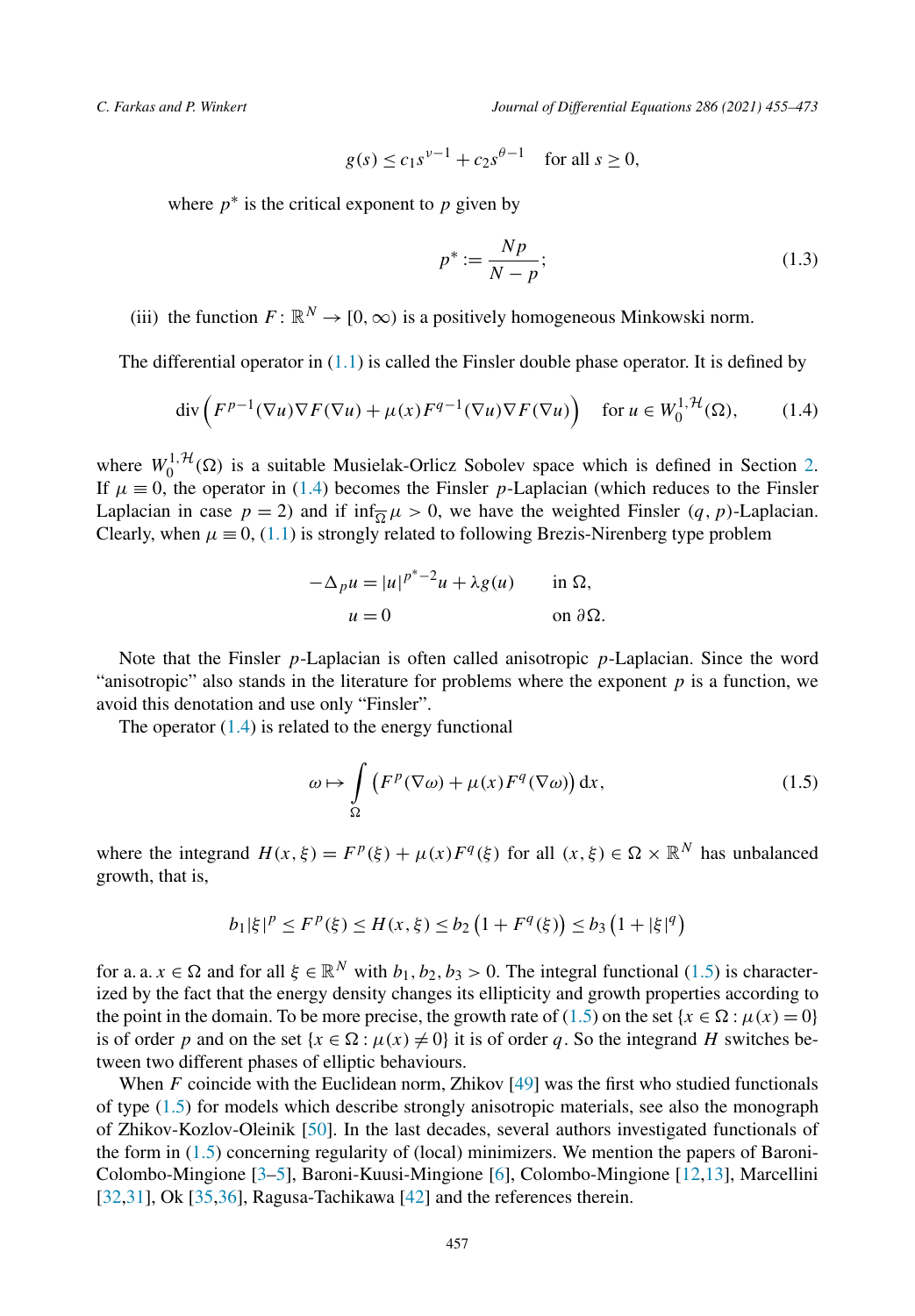<span id="page-3-0"></span>Before we state the main result of the present paper, we recall the notion of the weak solution. A function  $u \in W_0^{1, H}(\Omega)$  is called a weak solution of problem ([1.1](#page-1-0)) if  $u^{\gamma-1}\varphi \in L^1(\Omega)$ ,  $u > 0$  for a.  $a, x \in \Omega$  and if

$$
\int_{\Omega} \left( F^{p-1}(\nabla u) \nabla F(\nabla u) + \mu(x) F^{q-1}(\nabla u) \nabla F(\nabla u) \right) \cdot \nabla \varphi \, dx
$$
\n
$$
= \int_{\Omega} u^{p^* - 1} \varphi \, dx + \lambda \int_{\Omega} u^{\gamma - 1} \varphi \, dx + \lambda \int_{\Omega} g(u) \varphi \, dx
$$

is satisfied for all  $\varphi \in W_0^{1, \mathcal{H}}(\Omega)$ .

Now, we are in the position to formulate our main result.

**Theorem 1.1.** *Let hypotheses* (H) *be satisfied. Then there exists*  $\lambda_* > 0$  *such that for every*  $\lambda \in$ *(*0*, λ*∗*), problem* [\(1.1\)](#page-1-0) *has a nontrivial weak solution.*

**Remark 1.2.** Since we are looking for positive solutions and hypothesis (H)(ii) concerns the positive semiaxis  $\mathbb{R}_+ = [0, +\infty)$ , without any loss of generality, we may assume that  $g(s) = 0$ for all  $s < 0$ .

To the best of our knowledge, this is the first paper which considers a double phase operator on a Minkowski space in the sense of Finsler geometry, see Bao-Chern-Shen [\[2](#page-17-0)]. Even if *F* is the Euclidean norm, there is only one work for singular double phase problems done by Chen-Ge-Wen-Cao [\[9](#page-17-0)] who proved the existence of a nontrivial weak solution with negative energy. Recent existence results for double phase problems in the case if *F* is the Euclidean norm and without singular term can be found, for example, in the papers of Colasuonno-Squassina [\[11](#page-17-0)], Liu-Dai [\[30](#page-18-0)], Gasiński-Papageorgiou [\[24](#page-17-0)], Gasiński-Winkert [[25–](#page-17-0)[27\]](#page-18-0), Perera-Squassina [\[41](#page-18-0)] and the references therein.

So far, it is not clear what is the optimal critical exponent for Musielak-Orlicz Sobolev spaces even when  $F$  is the Euclidean norm, see, for example, the paper of Fan  $[18]$  $[18]$ . For the moment *p*<sup>∗</sup> seems to be best exponent (it is probably not optimal) and only a continuous (in general noncompact) embedding from  $W_0^{1, H}(\Omega) \hookrightarrow L^{p^*}(\Omega)$  is available. So we call it "type of critical growth".

Finally, we mention recent papers which are very close to our topic. We refer to the works of Bahrouni-Rădulescu-Winkert [\[1](#page-17-0)], Marino-Winkert [[33\]](#page-18-0), Papageorgiou-Rădulescu-Repovš [\[37](#page-18-0)], Papageorgiou-Winkert [\[39](#page-18-0),[40\]](#page-18-0), Zeng-Bai-Gasiński-Winkert [\[48,47\]](#page-18-0) and the references therein.

The paper is organized as follows. In Section [2](#page-4-0) we recall some basic properties of the Minkowski norm and introduce appropriate Musielak-Orlicz Sobolev spaces equipped with the Minkowski norm *F*. In Section [3](#page-7-0) we first present the Minkowskian version of the inequality

$$
|b|^r \ge |a|^r + r|a|^{r-2}a \cdot (b-a) + 2^{1-r}|a-b|^r
$$
 for  $r \ge 2$  and for all  $a, b \in \mathbb{R}^N$ ,

see Lindqvist [\[29](#page-18-0)], which is the basis for the proof of the sequentially weakly lower semicontinuity of the corresponding energy functional to problem [\(1.1\)](#page-1-0) on closed convex subsets of  $W_0^{1, H}(\Omega)$  not necessarily being balls. The sequentially weakly lower semicontinuity is one of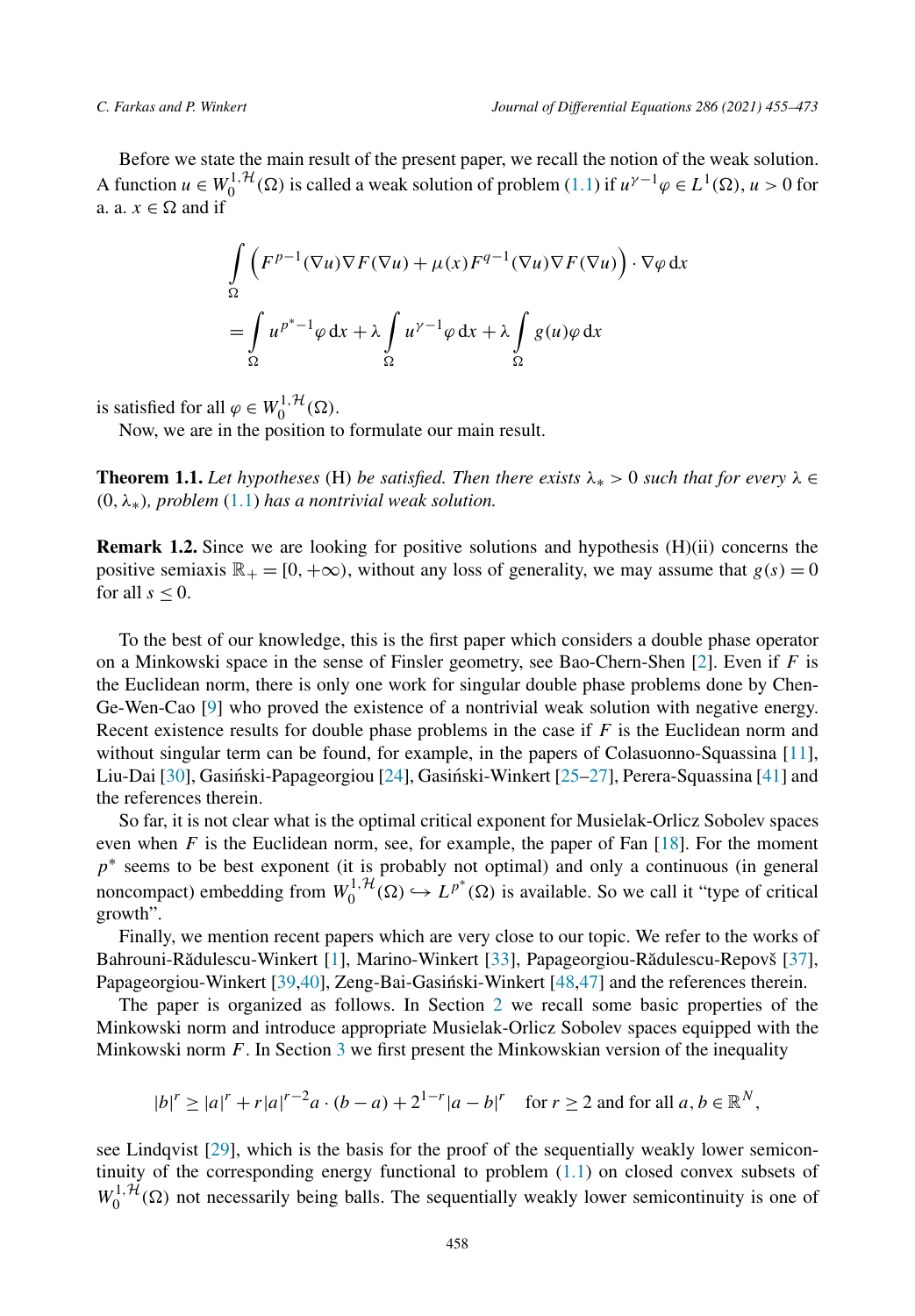<span id="page-4-0"></span>the main steps in order to prove our main result. At the end, based on the direct method of calculus along with variational tools, we are going to prove Theorem [1.1.](#page-3-0) Our approach follows ideas of the paper of Faraci-Farkas [[19\]](#page-17-0) in which the authors consider a singular problem driven by the *p*-Laplacian, that is,  $\mu \equiv 0$  and  $F(\xi) = \left(\sum_{i=1}^{N} |\xi_i|^2\right)^{1/2}$ .

# **2. Preliminaries**

In this section we will recall the main properties of the Minkowski space  $(\mathbb{R}^N, F)$  and the functional setting for the double phase operator.

Let  $F: \mathbb{R}^N \to [0, \infty)$  be a positively homogeneous Minkowski norm, that is, F is a positive homogeneous function and verifies the properties

- $F \in C^{\infty}(\mathbb{R}^N \setminus \{0\})$ ;
- The Hessian matrix  $\nabla^2 (F^2/2)(x)$  is positive definite for all  $x \neq 0$ .

Note that the pair  $(\mathbb{R}^N, F)$  is the simplest not necessarily reversible Finsler manifold whose flag curvature is identically zero, the geodesics are straight lines and the intrinsic distance between two points *x*,  $y \in \mathbb{R}^N$  is given by

$$
d_F(x, y) = F(y - x).
$$

In fact,  $(\mathbb{R}^N, d_F)$  is a quasi-metric space and in general, we have  $d_F(x, y) \neq d_F(y, x)$ .

A typical example for a Minkowski norm is the so called Randers metric which is defined by

$$
F(x) = \sqrt{\langle Ax, x \rangle} + \langle b, x \rangle,
$$

where *A* is a positive definite and symmetric  $(N \times N)$ -type matrix and  $b = (b_i) \in \mathbb{R}^N$  is a fixed vector such that  $\sqrt{\langle A^{-1}b, b \rangle} < 1$ . The pair  $(\mathbb{R}^N, F)$  is often called Randers space which describes the electromagnetic field of the physical space-time in general relativity, see Randers [[43\]](#page-18-0). They are deduced as the solution of the Zermelo navigation problem.

In what follows we recall some basic properties of *F*, see Bao-Chern-Shen [[2,](#page-17-0) §1.2].

**Proposition 2.1.** Let  $F: \mathbb{R}^N \to [0, \infty)$  be a positively homogeneous Minkowski norm. Then, the *following assertions hold true:*

- (i) *Positivity:*  $F(x) > 0$  *for all*  $x \neq 0$ ;
- (ii) *Convexity:*  $F$  *and*  $F^2$  *are strictly convex;*
- (iii) *Euler's theorem:*  $x \cdot \nabla F(x) = F(x)$  *and*

$$
\nabla^2 (F^2/2)(x) x \cdot x = F^2(x) \quad \text{for all } x \in \mathbb{R}^N \setminus \{0\};
$$

(iv) *Homogeneity:*  $\nabla F(tx) = \nabla F(x)$  *and* 

$$
\nabla^2 F^2(tx) = \nabla^2 F^2(x) \quad \text{for all } x \in \mathbb{R}^N \setminus \{0\} \text{ and for all } t > 0.
$$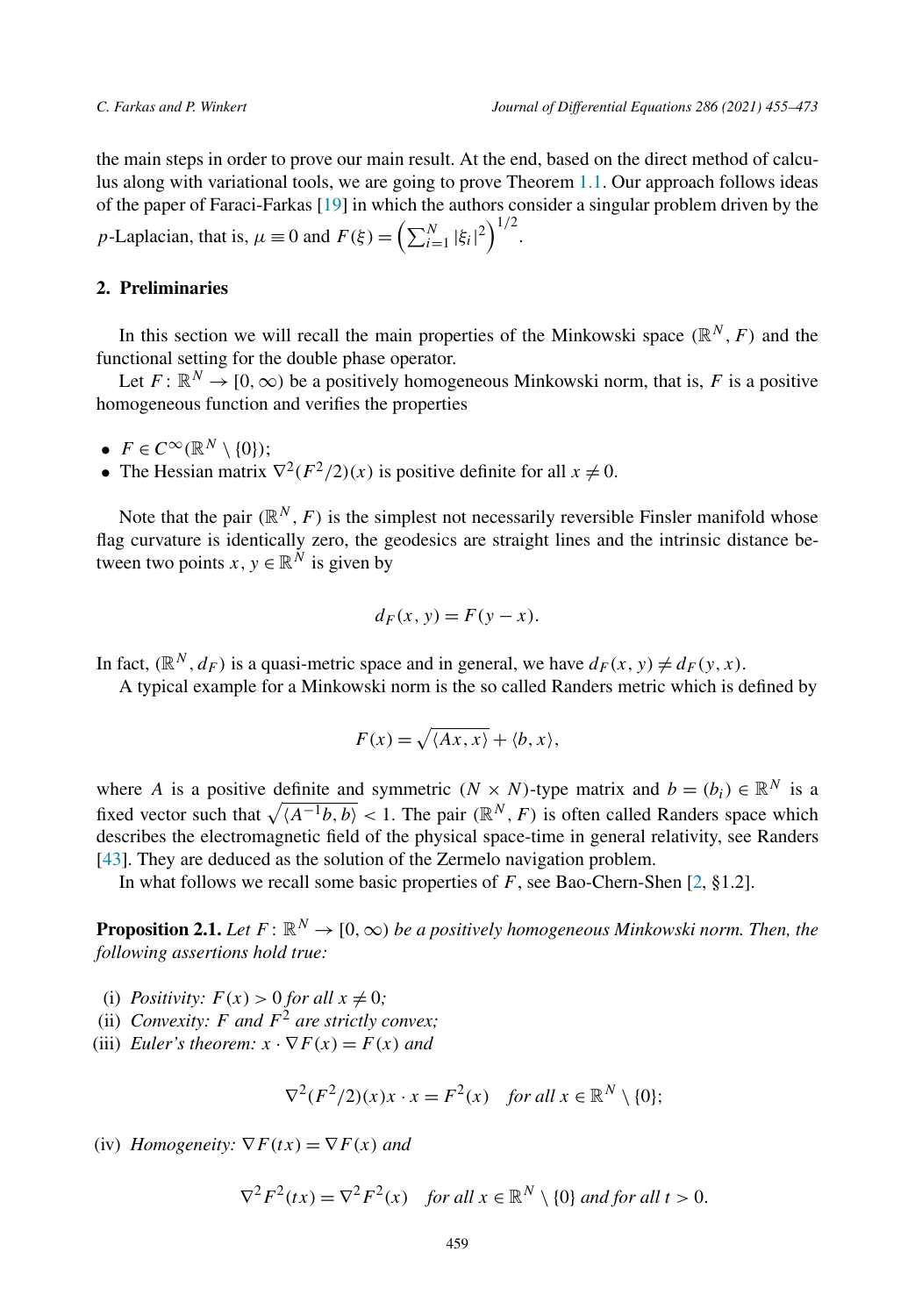<span id="page-5-0"></span>For  $1 \le r < \infty$ , we denote by  $L^r(\Omega)$  and  $L^r(\Omega; \mathbb{R}^N)$  the usual Lebesgue spaces equipped with the norm  $\|\cdot\|_r$ . If  $1 < r < \infty$ , then  $W^{1,r}(\Omega)$  and  $W_0^{1,r}(\Omega)$  stand for the Sobolev spaces endowed with the norms

$$
||u||_{1,r,F} = ||F(\nabla u)||_r + ||u||_r,
$$

and

$$
||u||_{1,r,0,F} = ||F(\nabla u)||_r,
$$

respectively. Now, let  $\mathcal{H}$ :  $\Omega \times [0, \infty) \to [0, \infty)$  be the function defined by

$$
(x,t)\mapsto t^p+\mu(x)t^q,
$$

where ([1.2](#page-1-0)) is satisfied. The Musielak-Orlicz space  $L^{H}(\Omega)$  is defined by

$$
L^{\mathcal{H}}(\Omega) = \left\{ u \mid u : \Omega \to \mathbb{R} \text{ is measurable and } \int_{\Omega} \mathcal{H}(x, |u|) dx < +\infty \right\}
$$

equipped with the Luxemburg norm

$$
||u||_{\mathcal{H}} = \inf \left\{ \tau > 0 : \rho_{\mathcal{H}} \left( \frac{u}{\tau} \right) \le 1 \right\},\
$$

where

$$
\rho_{\mathcal{H}}(u) := \int_{\Omega} \mathcal{H}(x, |u|) dx = \int_{\Omega} (|u|^p + \mu(x)|u|^q) dx.
$$
 (2.1)

We know that  $L^{\mathcal{H}}(\Omega)$  is a reflexive Banach space.

The norm  $\|\cdot\|_{\mathcal{H}}$  and the modular function  $\rho_{\mathcal{H}}$  are related as follows, see Liu-Dai [\[30](#page-18-0), Proposition 2.1].

**Proposition 2.2.** *Let* [\(1.2\)](#page-1-0) *be satisfied, let*  $y \in L^{\mathcal{H}}(\Omega)$  *and let*  $\rho_{\mathcal{H}}$  *be defined by* (2.1)*.* 

(i) *If*  $y \neq 0$ *, then*  $||y||_{\mathcal{H}} = \lambda$  *if and only if*  $\rho_{\mathcal{H}}(\frac{y}{\lambda}) = 1$ *;* (ii)  $\|y\|_{\mathcal{H}} < 1$  (resp.  $> 1, = 1$ ) if and only if  $\rho_{\mathcal{H}}(y) < 1$  (resp.  $> 1, = 1$ ); (iii)  $\hat{H} \|\mathbf{y}\|_{\mathcal{H}} < 1$ , then  $\|\mathbf{y}\|_{\mathcal{H}}^q \le \rho_{\mathcal{H}}(\mathbf{y}) \le \|\mathbf{y}\|_{\mathcal{H}}^p$ ; (iv) If  $||y||_{\mathcal{H}} > 1$ , then  $||y||_{\mathcal{H}}^{\beta} \le \rho_{\mathcal{H}}(y) \le ||y||_{\mathcal{H}}^{q'}$ ;<br>(i)  $||y||_{\mathcal{H}}^{\beta}$ ; (v)  $\|y\|_{\mathcal{H}} \to 0$  *if and only if*  $\rho_{\mathcal{H}}(y) \to 0$ *;* (vi)  $\|y\|_{\mathcal{H}} \to +\infty$  *if and only if*  $\rho_{\mathcal{H}}(y) \to +\infty$ *.* 

The corresponding Sobolev space  $W^{1, \mathcal{H}}(\Omega)$  is defined by

$$
W^{1,\mathcal{H}}(\Omega) = \left\{ u \in L^{\mathcal{H}}(\Omega) : F(\nabla u) \in L^{\mathcal{H}}(\Omega) \right\}
$$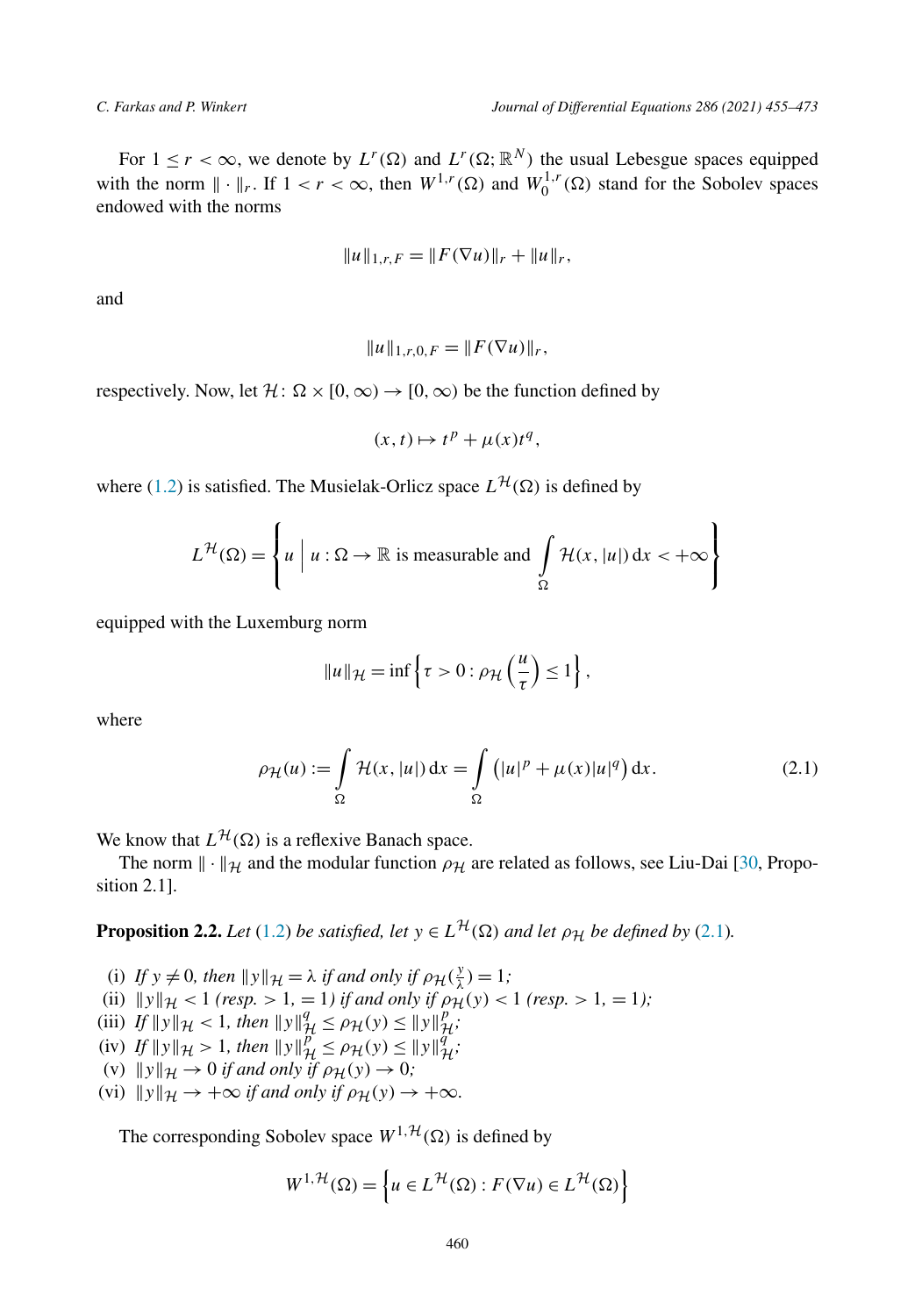<span id="page-6-0"></span>equipped with the norm

$$
||u||_{1,\mathcal{H},F} = ||F(\nabla u)||_{\mathcal{H}} + ||u||_{\mathcal{H}}.
$$

By  $W_0^{1,1}(\Omega)$  we denote the completion of  $C_0^{\infty}(\Omega)$  in  $W^{1,1}(\Omega)$  and thanks to ([1.2](#page-1-0)) we have an equivalent norm on  $W_0^{1, H}(\Omega)$  given by

$$
||u||_{1,\mathcal{H},0,F} = ||F(\nabla u)||_{\mathcal{H}},
$$

see Colasuonno-Squassina [\[11](#page-17-0), Proposition 2.18]. Both spaces  $W^{1, H}(\Omega)$  and  $W_0^{1, H}(\Omega)$  are uniformly convex and so, reflexive Banach spaces.

Let  $\rho_{\mathcal{H},F}: W_0^{1,\mathcal{H}}(\Omega) \to \mathbb{R}$  be the corresponding modular to  $W_0^{1,\mathcal{H}}(\Omega)$  defined by

$$
\rho_{\mathcal{H},F}(u) := \int_{\Omega} \left( F^p(\nabla u) + \mu(x) F^q(\nabla u) \right) dx.
$$
 (2.2)

Similar to Proposition [2.2](#page-5-0), we have the same relations between the norm  $\|\cdot\|_{H}$  *H*  $_0$  *F* and the modular  $ρ$ <sub>H</sub>  $_F$ .

**Proposition 2.3.** *Let* [\(1.2\)](#page-1-0) *and* (H)(iii) *be satisfied and let*  $\rho_{H,F}$  *be defined by* (2.2)*. For y* ∈  $W_0^{1, H}(\Omega)$  *we have the following assertions.* 

- (i) *If*  $y \neq 0$ *, then*  $||y||_{1,\mathcal{H},0,F} = \lambda$  *if and only if*  $\rho_{\mathcal{H},F}(\frac{y}{\lambda}) = 1$ *;*
- (ii)  $||y||_{1,\mathcal{H},0,F} < 1$  (resp. > 1, = 1) if and only if  $\rho_{\mathcal{H},F}(y) < 1$  (resp. > 1, = 1);
- (iii) *If*  $||y||_{1,\mathcal{H},0,F} < 1$ , then  $||y||_{1,\mathcal{H},0,F}^q \leq \rho_{\mathcal{H},F}(y) \leq ||y||_{1,\mathcal{H},0,F}^p$ ;
- $f(x) = \frac{f}{f} \left\|y\right\|_{1, \mathcal{H}, 0, F}^{1, \mathcal{H}} > 1, \text{ then } \left\|y\right\|_{1, \mathcal{H}, 0, F}^{p^{\mathcal{H}}}\leq \rho_{\mathcal{H}, F}(y) \leq \left\|y\right\|_{1, \mathcal{H}, 0, F}^{q^{\mathcal{H}}},$
- (v)  $\|y\|_{1,\mathcal{H},0,F} \to 0$  *if and only if*  $\rho_{\mathcal{H},F}(y) \to 0$ ;
- (vi)  $\|y\|_{1,\mathcal{H},0,F} \to +\infty$  *if and only if*  $\rho_{\mathcal{H},F}(y) \to +\infty$ *.*

In addition it is known that the embedding

$$
W_0^{1,\mathcal{H}}(\Omega) \hookrightarrow L^r(\Omega)
$$

is continuous whenever  $r \leq p^*$  and compact whenever  $r < p^*$ , see Colasuonno-Squassina [[11,](#page-17-0) Proposition 2.15]. Recall that  $p^*$  is the critical exponent to  $p$ , see [\(1.3\)](#page-2-0).

Let  $A: W_0^{1, H}(\Omega) \to W_0^{1, H}(\Omega)^*$  be the Finsler double phase operator defined by

$$
\langle A(u), \varphi \rangle_{\mathcal{H}, F} := \int_{\Omega} \left( F^{p-1}(\nabla u) \nabla F(\nabla u) + \mu(x) F^{q-1}(\nabla u) \nabla F(\nabla u) \right) \cdot \nabla \varphi \, dx \qquad (2.3)
$$

for all  $u, \varphi \in W_0^{1,1}(\Omega)$ , where  $\langle \cdot, \cdot \rangle_{\mathcal{H},F}$  is the duality pairing between  $W_0^{1,1}(\Omega)$  and its dual space  $W_0^{1, H}(\Omega)^*$ . The properties of the operator  $A: W_0^{1, H}(\Omega) \to W_0^{1, H}(\Omega)^*$  are summarized in the following proposition, see Liu-Dai  $[30]$  $[30]$ , by taking the properties of *F* into account.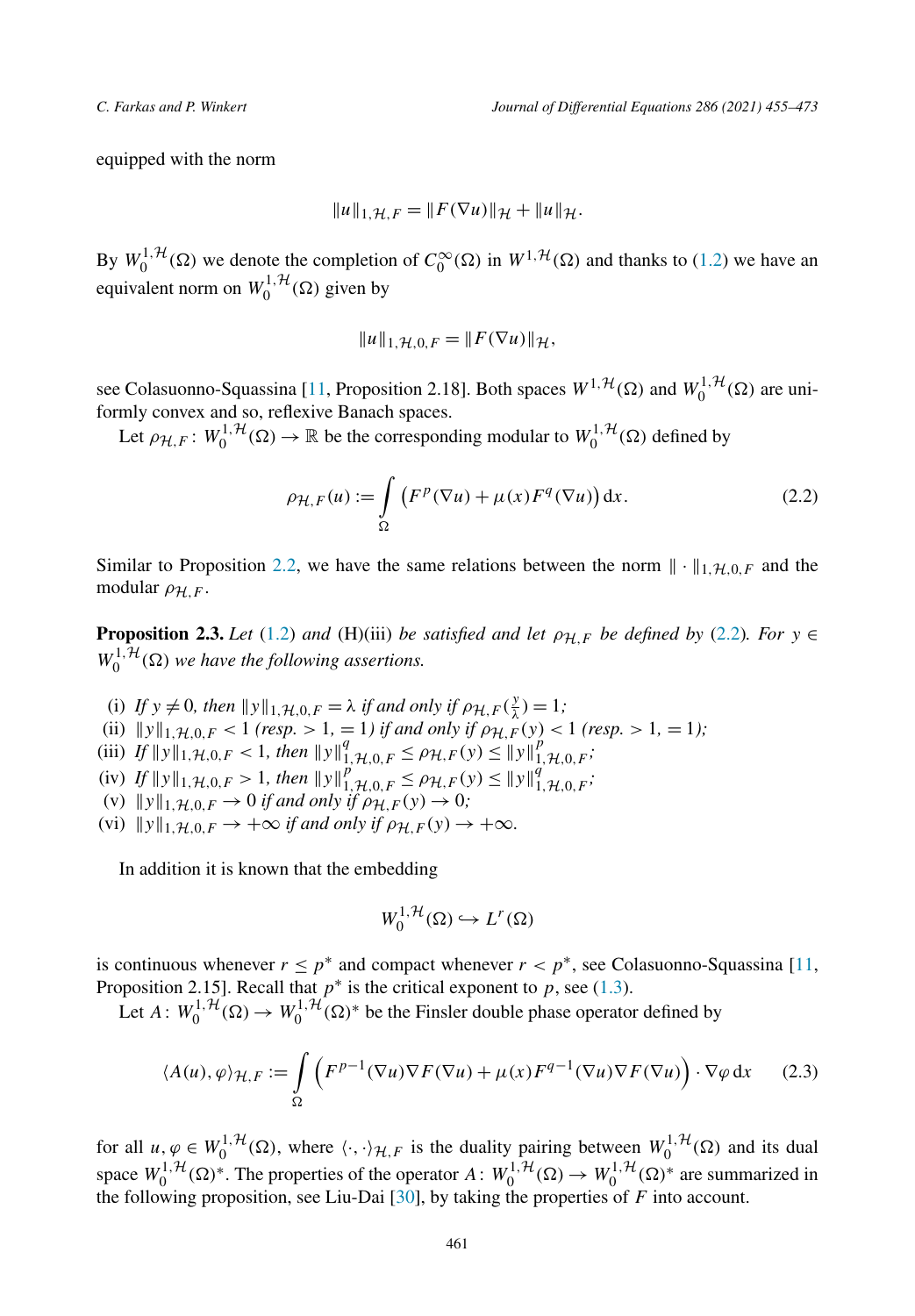<span id="page-7-0"></span>**Proposition 2.4.** *The operator A defined by* ([2.3](#page-6-0)) *is bounded, continuous, monotone (hence maximal monotone) and of type*  $(S_+)$ *.* 

# **3. Proof of the main result**

In this section we present the proof of Theorem [1.1](#page-3-0). We start with a lemma which is the Minkowskian version of the Lindqvist inequality; see Lindqvist [[29\]](#page-18-0). Note that this inequality was proved for general Finsler manifolds by the first author [\[20](#page-17-0)]. For the sake of completeness we will also provide the proof here.

**Lemma 3.1.** *Let*  $F: \mathbb{R}^N \to [0, \infty)$  *be a positively homogeneous Minkowski norm. For every*  $\hat{\xi}, \beta \in \mathbb{R}^N$  *and for every*  $r \geq 2$  *we have* 

$$
F^{r}(\beta) \ge F^{r}(\xi) + rF^{r-1}(\xi)\nabla F(\xi) \cdot (\beta - \xi) + \frac{l_{F}^{\frac{r}{2}}}{2^{r-1}}F^{r}(\beta - \xi),
$$
\n(3.1)

*where*

$$
l_F = \min \left\{ \nabla^2 \left( \frac{F^2}{2} \right) (x) y \cdot y : F(x) = F(y) = 1 \right\}.
$$

**Proof.** From the definition of  $l_F$ , one has that

$$
F^{2}(t\xi + (1-t)\beta) \le tF^{2}(\xi) + (1-t)F^{2}(\beta) - l_{F}t(1-t)F^{2}(\beta - \xi)
$$
 (3.2)

for all  $\xi, \beta \in \mathbb{R}^N$  and for all  $t \in [0, 1]$ , see Farkas-Kristály-Varga [[22,](#page-17-0) (2.19) on p. 1228] or Ohta [[34\]](#page-18-0). Choosing  $t = \frac{1}{2}$  in (3.2) gives

$$
F^{2}\left(\frac{\xi+\beta}{2}\right) \le \frac{F^{2}(\xi) + F^{2}(\beta)}{2} - \frac{l_{F}}{4}F^{2}(\beta - \xi). \tag{3.3}
$$

Note that for nonnegative  $a, b \in \mathbb{R}$  we have

$$
\left(a^r+b^r\right)^{\frac{1}{r}}=\left(\left(a^r+b^r\right)^{\frac{2}{r}}\right)^{\frac{1}{2}}\leq \left(2^{\frac{2}{r}-1}\left(a^{r\frac{2}{r}}+b^{r\frac{2}{r}}\right)\right)^{\frac{1}{2}}\leq \left(a^2+b^2\right)^{\frac{1}{2}}.
$$

Applying the inequality above in combination with (3.3) leads to

$$
F'\left(\frac{\xi+\beta}{2}\right) + \frac{l_F^2}{2^r}F'(\beta-\xi) \le \left(F^2\left(\frac{\xi+\beta}{2}\right) + \frac{l_F}{4}F^2(\beta-\xi)\right)^{\frac{r}{2}}
$$
  
 
$$
\le \left(\frac{F^2(\xi) + F^2(\beta)}{2}\right)^{\frac{r}{2}}.
$$
 (3.4)

By the convexity of the function  $(\cdot)^{\frac{r}{2}}$  we have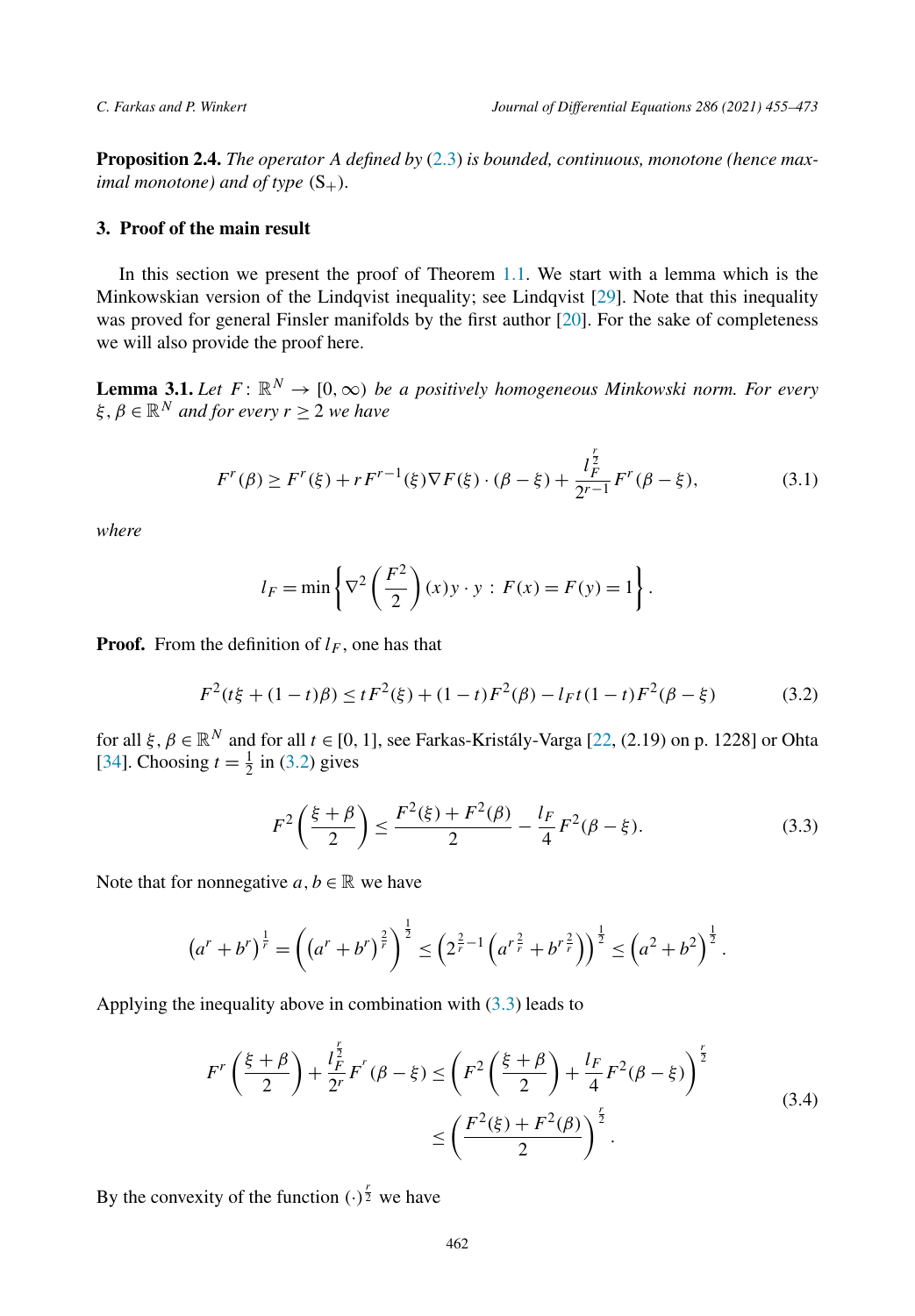<span id="page-8-0"></span>

$$
\left(\frac{F^2(\xi) + F^2(\beta)}{2}\right)^{\frac{r}{2}} \le \frac{1}{2}F^r(\xi) + \frac{1}{2}F^r(\beta).
$$
\n(3.5)

On the other hand, by convexity, one has

$$
F'\left(\frac{\xi+\beta}{2}\right) \ge F'(\xi) + \frac{r}{2}F^{r-1}(\xi)\nabla F(\xi) \cdot (\beta-\xi). \tag{3.6}
$$

Combining  $(3.4)$ ,  $(3.5)$  and  $(3.6)$  yields

$$
\frac{r}{2}F^{r-1}(\xi)\nabla F(\xi)\cdot(\beta-\xi)+\frac{l_F^{\frac{r}{2}}}{2^r}F^r(\beta-\xi)+\frac{1}{2}F^r(\xi)\leq \frac{1}{2}F^r(\beta),
$$

for all  $\xi, \beta \in \mathbb{R}^N$ . Multiplying the last inequality by the factor 2 proves the assertion of the lemma.  $\Box$ 

Note that the constant  $l_F$  is the uniformity constant of *F* and  $l_F \in [0, 1]$ , see Farkas-Kristály-Varga [\[22](#page-17-0)] and Otha [\[34](#page-18-0)].

Let  $J_\lambda: W_0^{1,1}(\Omega) \to \mathbb{R}$  be the energy functional corresponding to problem [\(1.1\)](#page-1-0) given by

$$
J_{\lambda}(u) = \int_{\Omega} \left( \frac{1}{p} F^{p} (\nabla u) + \frac{\mu(x)}{q} F^{q} (\nabla u) \right) dx - \frac{1}{p^{*}} \int_{\Omega} (u_{+})^{p^{*}} dx
$$

$$
- \frac{\lambda}{\gamma} \int_{\Omega} (u_{+})^{p} dx - \lambda \int_{\Omega} G(u_{+}) dx,
$$

where  $u_{\pm} = \max{\pm u, 0}$  and  $G(s) = \int_0^s g(t) dt$ . It is clear that  $J_\lambda$  does not belong to  $C^1(W_0^{1, \mathcal{H}}(\Omega))$ due to the appearance of the singular term.

Furthermore we denote by  $\kappa_{p^*}$  the inverse of the Sobolev embedding constant of  $W_0^{1,p}(\Omega) \hookrightarrow$  $L^{p^*}(\Omega)$ , that is,

$$
(\kappa_{p^*})^{-1} = \inf_{\substack{u \in W_0^{1,p}(\Omega), \\ u \neq 0}} \frac{\|u\|_{1,p,0,F}}{\|u\|_{p^*}}.
$$

Now, we are going to prove that the energy functional  $J_{\lambda}$ :  $W_0^{1, H}(\Omega) \to \mathbb{R}$  is sequentially weakly lower semicontinuous on closed convex subsets of  $W_0^{1, H}(\Omega)$ .

**Proposition 3.2.** For every  $\lambda > 0$  and for every  $\sigma \in (0, \sigma^*)$ , where

$$
\sigma^* := \left(\frac{p^*}{p} \frac{l_F^{\frac{p}{2}}}{2^{p-1} \kappa_{p^*}^{p^*}}\right)^{\frac{1}{p^*-p}},
$$

*the restriction of*  $J_{\lambda}$  *to the closed convex set*  $B_{\sigma}$  *which is given by*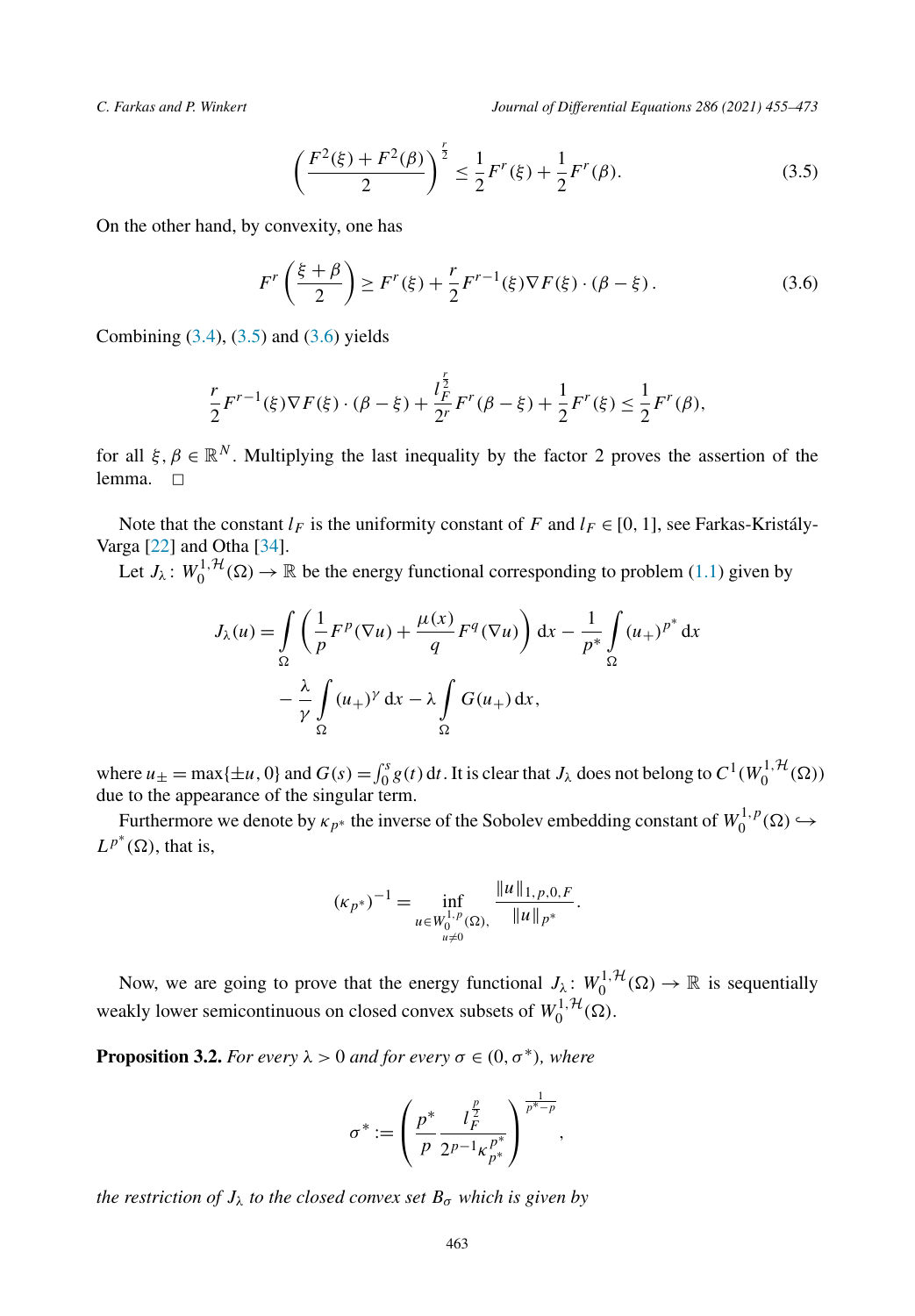$$
B_{\sigma} := \left\{ u \in W_0^{1, \mathcal{H}}(\Omega) : ||u||_{1, p, 0, F} \leq \sigma \right\},\
$$

*is sequentially weakly lower semicontinuous.*

**Proof.** Let  $\lambda > 0$  and let  $\sigma \in (0, \sigma^*)$ . We are going to prove that the functional  $J_{\lambda} : W_0^{1, \mathcal{H}}(\Omega) \to$ R is weakly lower semicontinuous on  $B_{\sigma}$ . To this end, let  $\{u_n\}_{n\in\mathbb{N}}\subset B_{\sigma}$  be such that  $u_n\to u$  in  $W_0^{1, \mathcal{H}}(\Omega)$  and let

$$
I(u) = \int_{\Omega} \left( \frac{1}{p} F^p(\nabla u) + \frac{\mu(x)}{q} F^q(\nabla u) \right) dx - \frac{1}{p^*} \int_{\Omega} (u_+)^{p^*} dx.
$$

Note that, up to a subsequence if necessary, we have for  $r < p^*$ ,  $u_n \to u$  in  $L^r(\Omega)$  and  $\nabla u_n \to u$  $\nabla u$  in  $L^p(\Omega)$ . Therefore, it suffices to prove that

$$
\liminf_{n\to\infty} (I(u_n) - I(u)) \ge 0,
$$

see hypothesis (H)(ii).

Applying [\(3.1\)](#page-7-0) we get the following inequalities

$$
\int_{\Omega} \frac{1}{p} F^p(\nabla u_n) dx
$$
\n
$$
\geq \int_{\Omega} \frac{1}{p} F^p(\nabla u) dx + \int_{\Omega} F^{p-1}(\nabla u) \nabla F(\nabla u) \cdot \nabla (u_n - u) dx + \frac{l_F^{\frac{p}{2}}}{p^{2p-1}} \int_{\Omega} F^p(\nabla u_n - \nabla u) dx,
$$

and

$$
\int_{\Omega} \frac{\mu(x)}{q} F^{q}(\nabla u_{n}) dx \ge \int_{\Omega} \frac{\mu(x)}{q} F^{q}(\nabla u) dx + \int_{\Omega} \mu(x) F^{q-1}(\nabla u) \nabla F(\nabla u) \cdot \nabla (u_{n} - u) dx + \frac{l_{F}^{\frac{q}{2}}}{q 2^{q-1}} \int_{\Omega} \mu(x) F^{q}(\nabla u_{n} - \nabla u) dx.
$$

On the other hand, by the Brezis-Lieb lemma, see, for example, Papageorgiou-Winkert [[38,](#page-18-0) Lemma 4.1.22], we have

$$
\liminf_{n\to\infty}\left(\int_{\Omega}|u_n|^{p^*}\,dx-\int_{\Omega}|u|^{p^*}\,dx\right)=\liminf_{n\to\infty}\int_{\Omega}|u_n-u|^{p^*}\,dx.
$$

Therefore since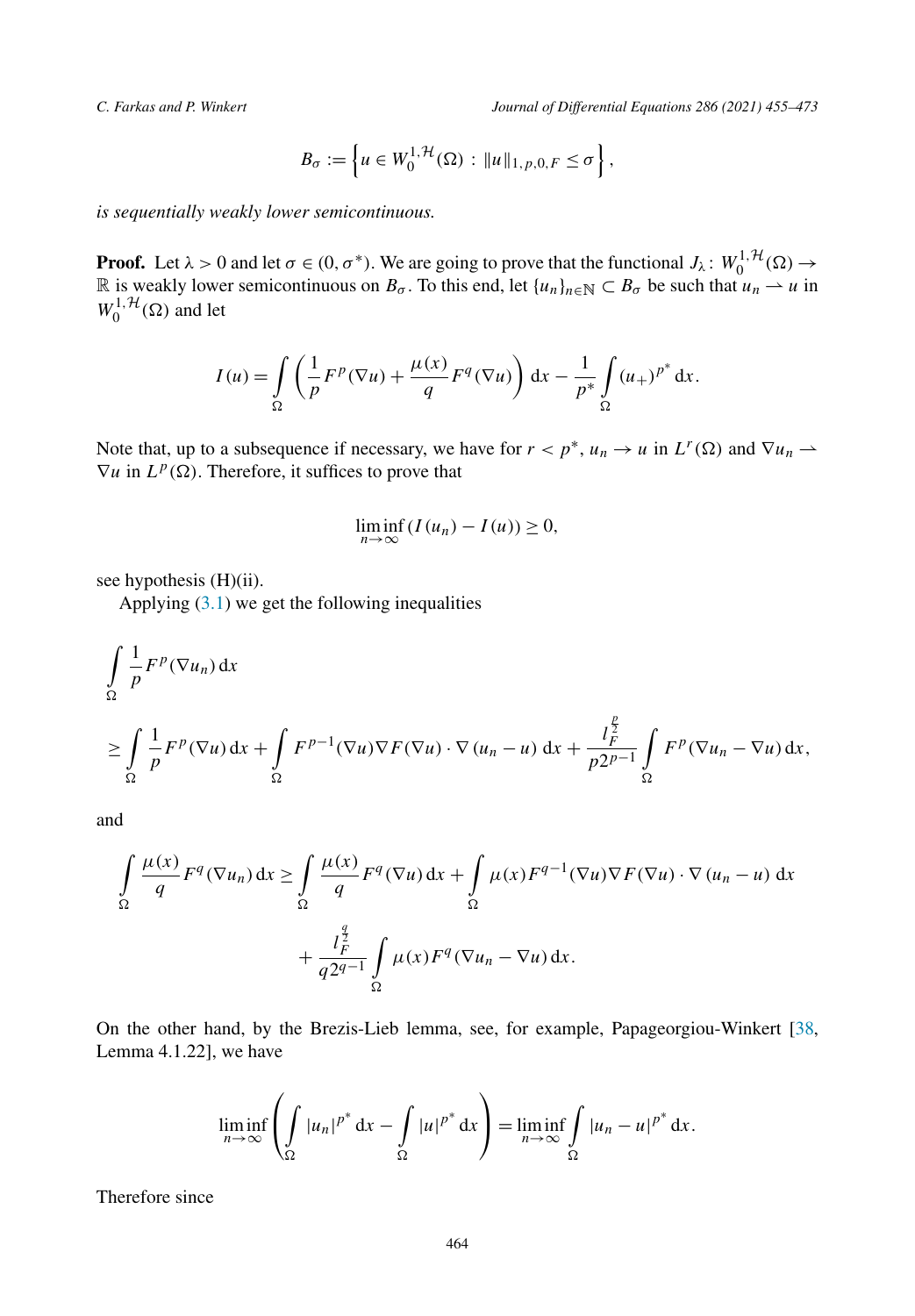$$
\int_{\Omega} F^{p-1}(\nabla u) \nabla F(\nabla u) \cdot \nabla (u_n - u) dx \to 0,
$$
  

$$
\int_{\Omega} \mu(x) F^{q-1}(\nabla u) \nabla F(\nabla u) \cdot \nabla (u_n - u) dx \to 0,
$$
  

$$
\frac{l_F^{\frac{q}{2}}}{q2^{q-1}} \int_{\Omega} \mu(x) F^q(\nabla u_n - \nabla u) dx \ge 0,
$$

one has

$$
\liminf_{n \to \infty} (I(u_n) - I(u)) \ge \liminf_{n \to \infty} \left( \frac{l_F^{\frac{p}{2}}}{p2^{p-1}} \int_{\Omega} F^p (\nabla u_n - \nabla u) \, dx - \frac{1}{p^*} \int_{\Omega} |u_n - u|^{p^*} \, dx \right)
$$
\n
$$
\ge \liminf_{n \to \infty} \left( \frac{l_F^{\frac{p}{2}}}{p2^{p-1}} \|u_n - u\|_{1, p, 0, F}^p - \frac{1}{p^*} \kappa_{p^*}^{p^*} \|u_n - u\|_{1, p, 0, F}^{p^*} \right)
$$
\n
$$
\ge \liminf_{n \to \infty} \|u_n - u\|_{1, p, 0, F}^p \left( \frac{l_F^{\frac{p}{2}}}{p2^{p-1}} - \frac{1}{p^*} \kappa_{p^*}^{p^*} \sigma^{p^* - p} \right) \ge 0,
$$

which proves the assertion of the proposition.  $\Box$ 

For further use, we introduce the functionals  $I_1: W_0^{1, H}(\Omega) \to \mathbb{R}$  and  $I_2: L^H(\Omega) \to \mathbb{R}$  defined by

$$
I_1(u) = -\frac{1}{q} \int_{\Omega} \mu(x) F^q(\nabla u) \, dx + \frac{1}{p^*} \int_{\Omega} (u_+)^{p^*} \, dx + \frac{\lambda}{\gamma} \int_{\Omega} (u_+)^{\gamma} \, dx + \lambda \int_{\Omega} G(u_+) \, dx,
$$

and

$$
I_2(u) = \frac{1}{p^*} \int_{\Omega} (u_+)^{p^*} dx + \frac{\lambda}{\gamma} \int_{\Omega} (u_+)^{\gamma} dx + \lambda \int_{\Omega} G(u_+) dx.
$$

Now we are in the position to prove Theorem [1.1](#page-3-0).

**Proof of Theorem [1.1](#page-3-0).** Let  $\lambda > 0$  and let  $\sigma \in (0, \sigma^*)$ , where  $\sigma^*$  is as in Proposition [3.2](#page-8-0). We define

$$
\varphi_{\lambda}(\sigma) := \inf_{\|u\|_{1,p,0,F} < \sigma} \frac{\sup_{B_{\sigma}} I_1 - I_1(u)}{\sigma^p - \|u\|_{1,p,0,F}^p}
$$

and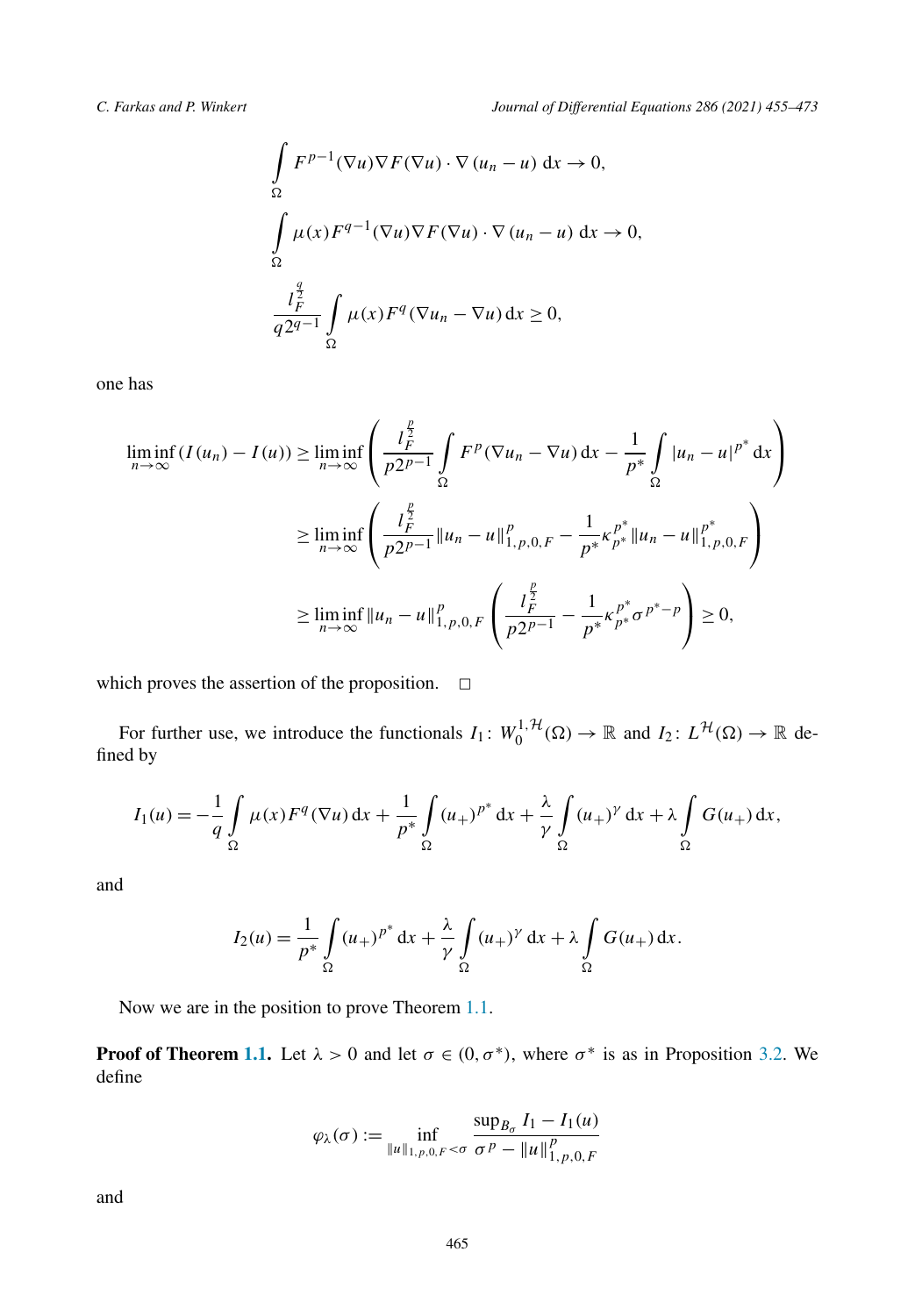<span id="page-11-0"></span>

$$
\psi_{\lambda}(\sigma) := \sup_{B_{\sigma}} I_1.
$$

We claim that there exist  $\lambda$ ,  $\sigma > 0$  small enough such that

$$
\varphi_{\lambda}(\sigma) < \frac{1}{p}.\tag{3.7}
$$

We claim that (3.7) holds if there exist  $\lambda$ ,  $\sigma > 0$  such that

$$
\inf_{\xi < \sigma} \frac{\psi_{\lambda}(\sigma) - \psi_{\lambda}(\xi)}{\sigma^p - \xi^p} < \frac{1}{p}.\tag{3.8}
$$

Note that, by taking  $\xi = \sigma - \varepsilon$  for some  $\varepsilon \in (0, \sigma)$ , it follows

$$
\frac{\psi_{\lambda}(\sigma) - \psi_{\lambda}(\xi)}{\sigma^{p} - \xi^{p}} = \frac{\psi_{\lambda}(\sigma) - \psi_{\lambda}(\sigma - \varepsilon)}{\sigma^{p} - (\sigma - \varepsilon)^{p}} \n= \frac{\psi_{\lambda}(\sigma) - \psi_{\lambda}(\sigma - \varepsilon)}{\varepsilon} \cdot \frac{-\frac{\varepsilon}{\sigma}}{\sigma^{p-1}[(1 - \frac{\varepsilon}{\sigma})^{p} - 1]}.
$$

So passing to the limit as  $\varepsilon \to 0$ , we get that (3.8) is fulfilled if

$$
\limsup_{\varepsilon \to 0^+} \frac{\psi_\lambda(\sigma) - \psi_\lambda(\sigma - \varepsilon)}{\varepsilon} < \sigma^{p-1}.\tag{3.9}
$$

First note that

$$
\frac{1}{\varepsilon} |\psi_{\lambda}(\sigma) - \psi_{\lambda}(\sigma - \varepsilon)| = \frac{1}{\varepsilon} \left| \sup_{v \in B_1} I_1(\sigma v) - \sup_{v \in B_1} I_1((\sigma - \varepsilon)v) \right|
$$
  
\n
$$
\leq \frac{1}{\varepsilon} \sup_{v \in B_1} |I_1(\sigma v) - I_1((\sigma - \varepsilon)v)|
$$
  
\n
$$
\leq \frac{1}{\varepsilon} \sup_{v \in B_1} \left| \frac{(\sigma - \varepsilon)^q - \sigma^q}{q} \int_{\Omega} \mu(x) F^q(\nabla v) dx + I_2(\sigma v) - I_2((\sigma - \varepsilon)v) \right|.
$$

Applying (H)(ii) and the continuous embedding  $W_0^{1,p}(\Omega) \hookrightarrow L^{p^*}(\Omega)$  we obtain

$$
\frac{\psi_{\lambda}(\sigma) - \psi_{\lambda}(\sigma - \varepsilon)}{\varepsilon} \leq \frac{1}{\varepsilon} \sup_{\|v\|_{1, p, 0, F} \leq 1} \int_{\Omega} \left| \int_{(\sigma - \varepsilon)v_{+}(x)}^{\sigma v_{+}(x)} \left[ t^{p^{*} - 1} + \lambda t^{\gamma - 1} + \lambda g(t) \right] dt \right| dx
$$

$$
\leq \frac{\kappa_{p^{*}}^{p^{*}}}{p^{*}} \left| \frac{\sigma^{p^{*}} - (\sigma - \varepsilon)^{p^{*}}}{\varepsilon} \right| + \lambda \frac{\kappa_{p^{*}}^{\gamma} |\Omega|^{p^{*} - \gamma}}{\gamma} \left| \frac{\sigma^{\gamma} - (\sigma - \varepsilon)^{\gamma}}{\varepsilon} \right|
$$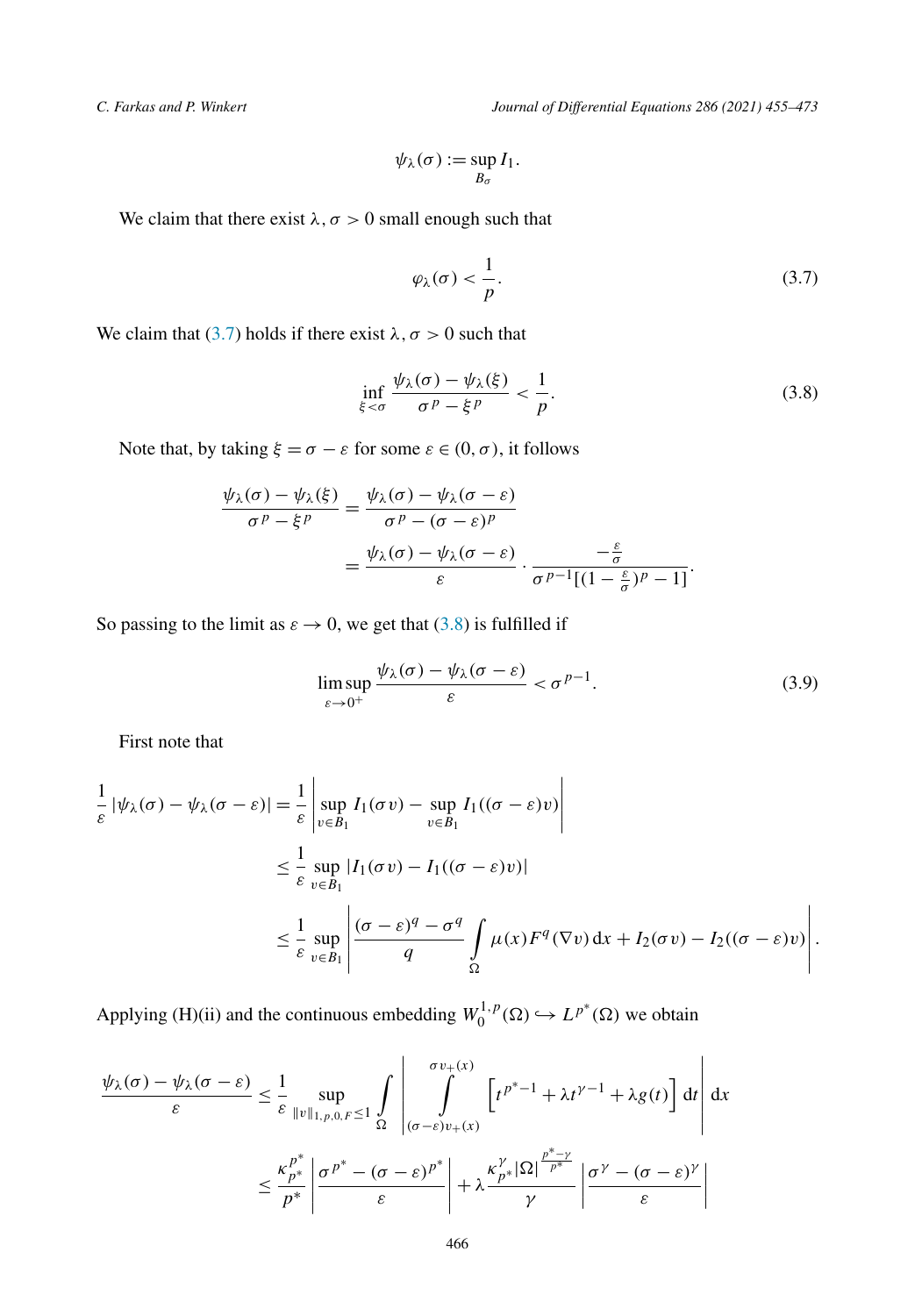$$
+\lambda c_1\frac{\kappa_{p*}^{\nu}|\Omega|^{\frac{p^{*}{p^{*}}}}}{\nu}\left|\frac{\sigma^{\nu}-(\sigma-\varepsilon)^{\nu}}{\varepsilon}\right|+\lambda c_2\frac{\kappa_{p*}^{\theta}|\Omega|^{\frac{p^{*}}{p^{*}}}}{\theta}\left|\frac{\sigma^{\theta}-(\sigma-\varepsilon)^{\theta}}{\varepsilon}\right|.
$$

Therefore

$$
\limsup_{\varepsilon \to 0^+} \frac{\psi_\lambda(\sigma) - \psi_\lambda(\sigma - \varepsilon)}{\varepsilon} \n\leq \kappa_{p^*}^{p^*} \sigma^{p^* - 1} + \lambda \kappa_{p^*}^{\gamma} |\Omega|^{\frac{p^* - \gamma}{p^*}} \sigma^{\gamma - 1} + \lambda c_1 \kappa_{p^*}^{\gamma} |\Omega|^{\frac{p^* - \gamma}{p^*}} \sigma^{\gamma - 1} + \lambda c_2 \kappa_{p^*}^{\theta} |\Omega|^{\frac{p^* - \theta}{p^*}} \sigma^{\theta - 1}.
$$

We now consider the function  $\Lambda: (0, +\infty) \to \mathbb{R}$  defined by

$$
\Lambda(s) = \frac{s^{p-\gamma} - \kappa_{p^*}^{p^*} s^{p^* - \gamma}}{\kappa_{p^*}^{\gamma} |\Omega|^{\frac{p^* - \gamma}{p^*}} + c_1 \kappa_{p^*}^{\gamma} |\Omega|^{\frac{p^* - \nu}{p^*}} s^{\nu - \gamma} + c_2 \kappa_{p^*}^{\theta} |\Omega|^{\frac{p^* - \theta}{p^*}} s^{\theta - \gamma}}.
$$

Applying L'Hospital's rule, it is clear that  $\lim_{s\to 0} \Lambda(s) = 0$  while  $\lim_{s\to \infty} \Lambda(s) = -\infty$ . On the other hand, there exists  $s_0 > 0$  small enough such that  $\Lambda(s) > 0$  for every  $s \in (0, s_0)$ . Thus, there exists  $s_{\text{max}} > 0$  such that

$$
\Lambda(s_{\max}) = \max_{s>0} \Lambda(s).
$$

Therefore we may choose

$$
\lambda_*:=\Lambda\left(\min\{s_{max},\sigma^*\}\right).
$$

Hence, if  $\lambda < \lambda_*$  and  $\sigma < \min\{s_{\max}, \sigma^*\}$ , we have that [\(3.9\)](#page-11-0) and so ([3.7](#page-11-0)) are fulfilled.

From ([3.7](#page-11-0)) we know that we can find  $u \in W_0^{1, H}(\Omega)$  with  $||u||_{1, p, 0, F} \le \sigma$  such that

$$
J_{\lambda}(u) < \frac{1}{p}\sigma^p - I_1(u_1) \quad \text{for all } u_1 \in B_{\sigma}.\tag{3.10}
$$

Since  $J_{\lambda}|_{B_{\sigma}}$  is sequentially weakly lower semicontinuous by Proposition [3.2](#page-8-0), the energy functional  $J_{\lambda}$ :  $W_0^{1, H}(\Omega) \to \mathbb{R}$  restricted to  $B_{\sigma}$  has a global minimizer  $u_* \in W_0^{1, H}(\Omega)$  with  $||u_*||_{1, p, 0, F} \leq \sigma$ . If  $||u_*||_{1, p, 0, F} = \sigma$ , then from (3.10) we obtain

$$
J_{\lambda}(u_{*})=\frac{1}{p}\sigma^{p}-I_{1}(u_{*})>J_{\lambda}(u),
$$

which is a contradiction. It follows that  $u_*$  is a local minimum for  $J_\lambda$  with  $||u_*||_{1, p, 0, F} < \sigma$ . In summary, the energy functional  $J_\lambda$  has a local minimum  $u =: u_* \in B_\sigma$  for  $\lambda < \lambda_*$ .

Due to the presence of the singular term, zero is not a local minimizer of  $J_\lambda$ . Indeed, if  $v \in$  $W_0^{1, \mathcal{H}}(\Omega)$  is positive in  $\Omega$  and  $\tau > 0$ , then,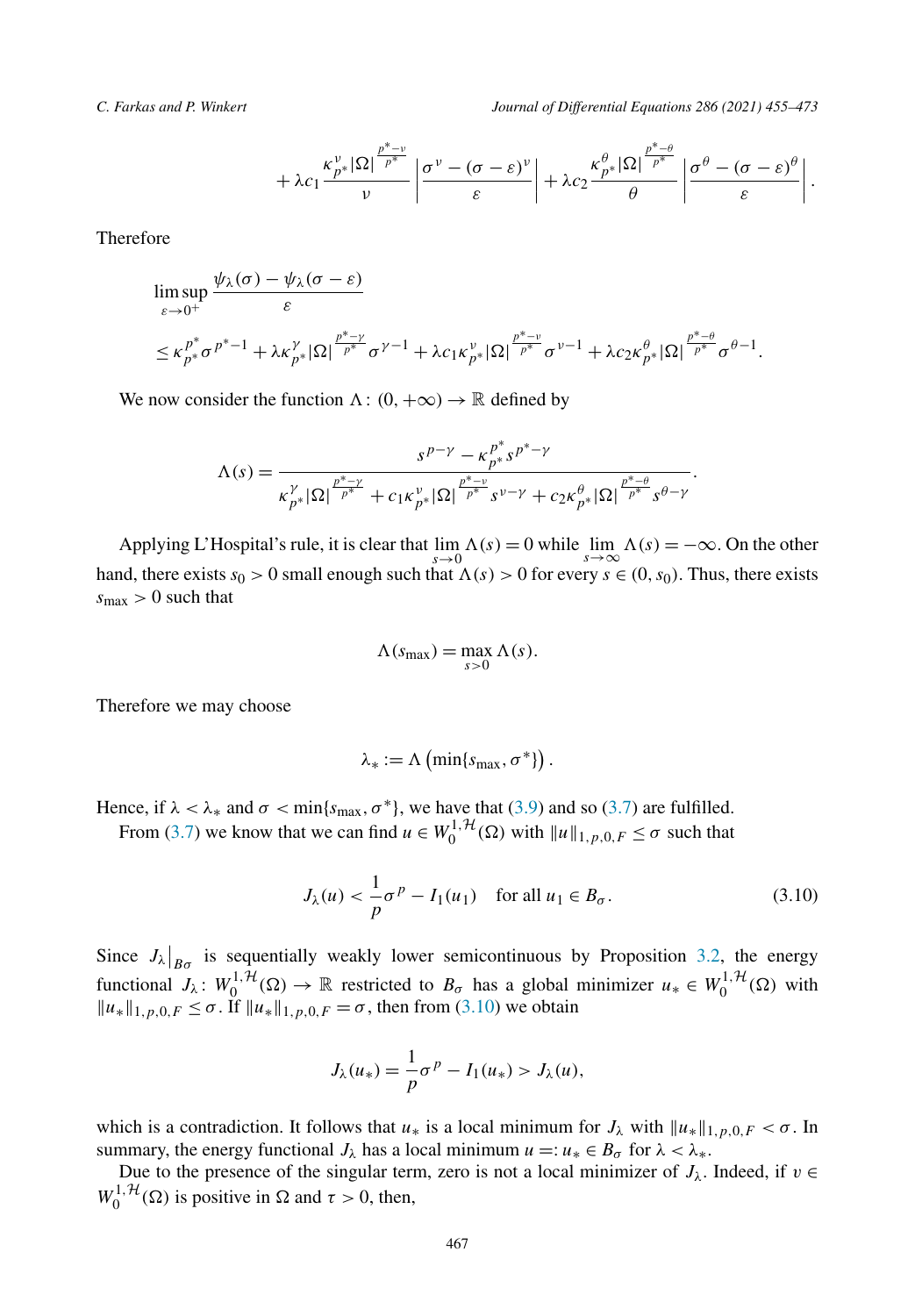$$
J_{\lambda}(\tau v) \leq \frac{\tau^{p}}{p} ||v||_{1,p,0,F}^{p} + \frac{\tau^{q}}{q} \int_{\Omega} \mu(x) F^{q}(\nabla v) dx - \frac{\tau^{p^{*}}}{p^{*}} ||v||_{p^{*}}^{p^{*}} - \lambda \frac{\tau^{\gamma}}{\gamma} ||v||_{\gamma}^{\gamma}
$$

$$
+ \lambda \frac{c_{1}\tau^{v}}{v} ||v||_{\nu}^{\nu} + \lambda \frac{c_{2}\tau^{\theta}}{\theta} ||v||_{\theta}^{\theta}.
$$

Thus  $J_{\lambda}(\tau v) < 0$  for sufficiently small  $\tau > 0$ .

It remains to prove that *u* is a weak solution of ([1.1](#page-1-0)). First, we prove that  $u > 0$  a. e. in  $\Omega$ . To this end, for *t* > 0 small enough, one has  $u + tu = \epsilon B_\sigma$  and  $(u + tu_-)_+ = u_+$ . Thus,

$$
0 \leq \frac{J_{\lambda}(u+tu_{-}) - J_{\lambda}(u)}{t}
$$
  
=  $\frac{1}{p} \left( \frac{\|u+tu_{-}\|_{1,p,0,F}^{p} - \|u\|_{1,p,0,F}^{p}}{t} \right) + \frac{1}{q} \int_{\Omega} \mu(x) \frac{F^{q}(\nabla(u+tu_{-})) - F^{q}(\nabla u)}{t} dx$   
 $\rightarrow \int_{\Omega} F^{p-1}(\nabla u) \nabla F(\nabla u) \cdot \nabla u_{-} dx + \int_{\Omega} \mu(x) F^{q-1}(\nabla u) \nabla F(\nabla u) \cdot \nabla u_{-} dx \text{ as } t \to 0^{+}.$ 

On the other hand, using Proposition [2.1](#page-4-0) (iii), one has that

$$
\int_{\Omega} F^{p-1}(\nabla u) \nabla F(\nabla u) \cdot \nabla u_{-} dx = -\int_{\Omega} F^{p-1}(\nabla u_{-}) \nabla F(\nabla u_{-}) \cdot \nabla u_{-} dx = -\int_{\Omega} F^{p}(\nabla u_{-}) dx
$$

and

$$
\int_{\Omega} \mu(x) F^{q-1}(\nabla u) \nabla F(\nabla u) \cdot \nabla u_{-} \, dx = -\int_{\Omega} \mu(x) F^{q}(\nabla u_{-}) \, dx.
$$

Therefore

$$
0 \leq \lim_{t \to 0} \frac{J_{\lambda}(u + tu_{-}) - J_{\lambda}(u)}{t} = -\int_{\Omega} F^{p}(\nabla u_{-}) dx - \int_{\Omega} \mu(x) F^{q}(\nabla u_{-}) dx,
$$

which shows that  $u_-=0$  and so  $u \ge 0$  a. e. in  $\Omega$ .

Assume that there exists a set *A* of positive measure such that  $u = 0$  in *A*. Let  $\varphi : \Omega \to \mathbb{R}$  be a function in  $W_0^{1,1}(\Omega)$  which is positive in  $\Omega$ . For  $t > 0$  small enough, we know that  $u + t\varphi \in B_0$ and  $(u + t\varphi)$ <sup>*γ*</sup>  $> u^{\gamma}$  a. e. in  $\Omega$ . Hence, we obtain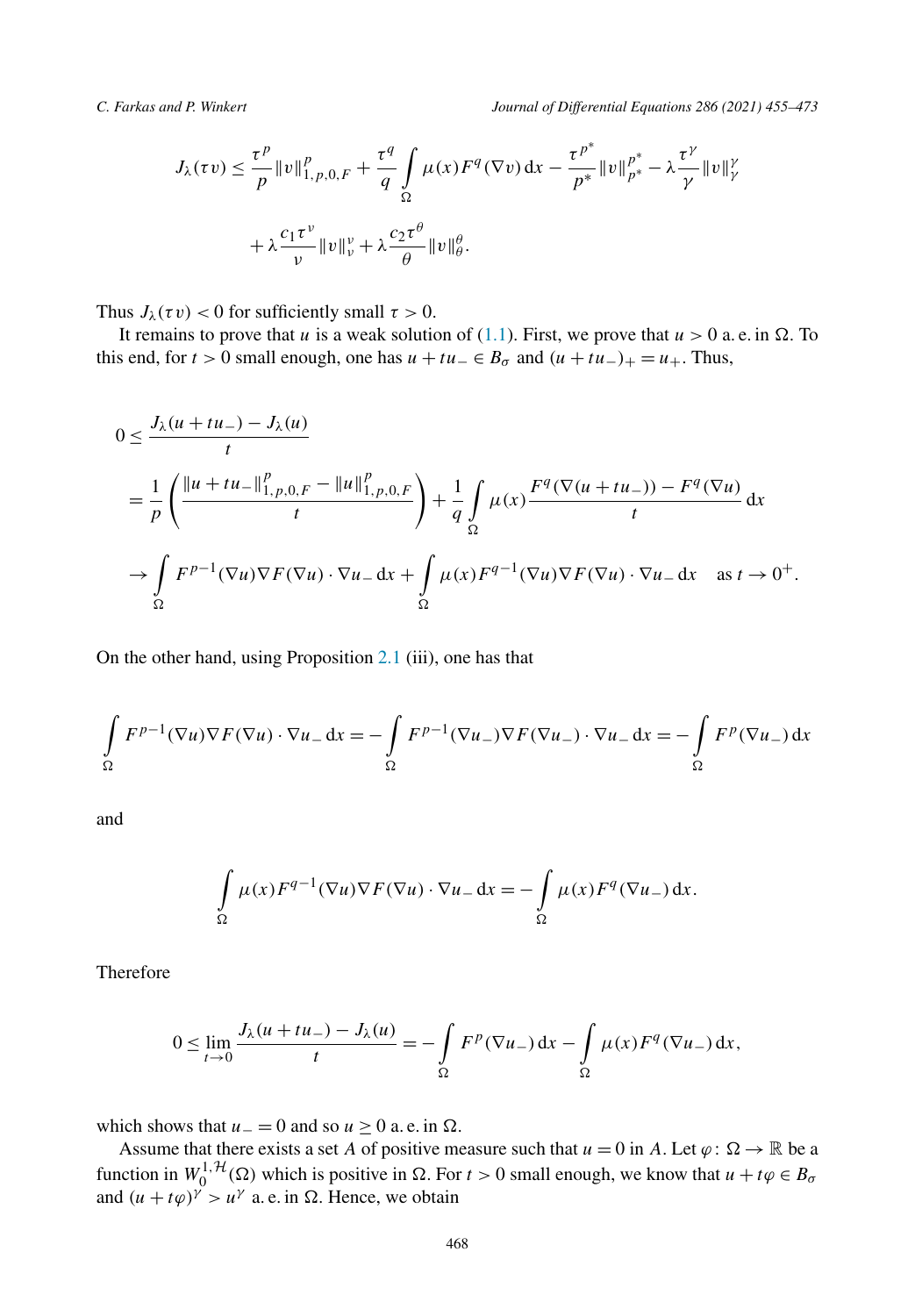<span id="page-14-0"></span>
$$
0 \leq \frac{J_{\lambda}(u+t\varphi) - J_{\lambda}(u)}{t}
$$
  
\n
$$
= \frac{1}{p} \left( \frac{\|u+t\varphi\|_{1,p,0,F}^{p}}{t} - \|u\|_{1,p,0,F}^{p}}{t} \right) + \frac{1}{q} \int_{\Omega} \mu(x) \frac{F^{q}(\nabla(u+t\varphi))^{q} - F^{q}(\nabla u)}{t} dx
$$
  
\n
$$
- \frac{1}{p^{*}} \int_{\Omega} \frac{(u+t\varphi)^{p^{*}} - u^{p^{*}}}{t} dx - \frac{\lambda}{\gamma t^{1-\gamma}} \int_{A} \varphi^{\gamma} dx
$$
  
\n
$$
- \frac{\lambda}{\gamma} \int_{\Omega \setminus A} \frac{(u+t\varphi)^{\gamma} - u^{\gamma}}{t} dx - \lambda \int_{\Omega} \frac{G((u+t\varphi)) - G(u)}{t} dx
$$
  
\n
$$
< \frac{1}{p} \left( \frac{\|u+t\varphi\|_{1,p,0,F}^{p} - \|u\|_{1,p,0,F}^{p}}{t} \right) + \frac{1}{q} \int_{\Omega} \mu(x) \frac{F^{q}(\nabla(u+t\varphi))^{q} - F^{q}(\nabla u)}{t} dx
$$
  
\n
$$
- \frac{1}{p^{*}} \int_{\Omega} \frac{(u+t\varphi)^{p^{*}} - u^{p^{*}}}{t} dx - \frac{\lambda}{\gamma t^{1-\gamma}} \int_{A} \varphi^{\gamma} dx - \lambda \int_{\Omega} \frac{G((u+t\varphi)) - G(u)}{t} dx.
$$

This gives

$$
0 \le \frac{J_{\lambda}(u + t\varphi) - J_{\lambda}(u)}{t} \longrightarrow -\infty \quad \text{as} \quad t \to 0^{+}, \tag{3.11}
$$

which is a contradiction. Thus,  $u > 0$  a. e. in  $\Omega$ .

In the next step we are going to prove that

$$
u^{\gamma - 1} \varphi \in L^{1}(\Omega) \quad \text{for all } \varphi \in W_{0}^{1, \mathcal{H}}(\Omega)
$$
 (3.12)

and

$$
\int_{\Omega} \left( F(\nabla u)^{p-1} + \mu(x) F(\nabla u)^{q-1} \right) \nabla F(\nabla u) \cdot \nabla \varphi \, dx
$$
\n
$$
- \int_{\Omega} u^{p^* - 1} \varphi \, dx - \lambda \int_{\Omega} u^{\gamma - 1} \varphi \, dx - \lambda \int_{\Omega} g(u) \varphi \, dx \ge 0
$$
\n(3.13)

for all  $\varphi \in W_0^{1, H}(\Omega)$  with  $\varphi \ge 0$ . Choose  $\varphi \in W_0^{1, H}(\Omega)$  with  $\varphi \ge 0$  and fix a decreasing sequence  ${t_n}_{n \in \mathbb{N}} \subseteq (0, 1]$  such that  $\lim_{n \to \infty} t_n = 0$ . For  $n \in \mathbb{N}$ , the functions

$$
h_n(x) = \frac{(u(x) + t_n \varphi(x))^\gamma - u(x)^\gamma}{t_n}
$$

are measurable, nonnegative and we have

$$
\lim_{n \to \infty} h_n(x) = \gamma u(x)^{\gamma - 1} \varphi(x) \quad \text{for a. a. } x \in \Omega.
$$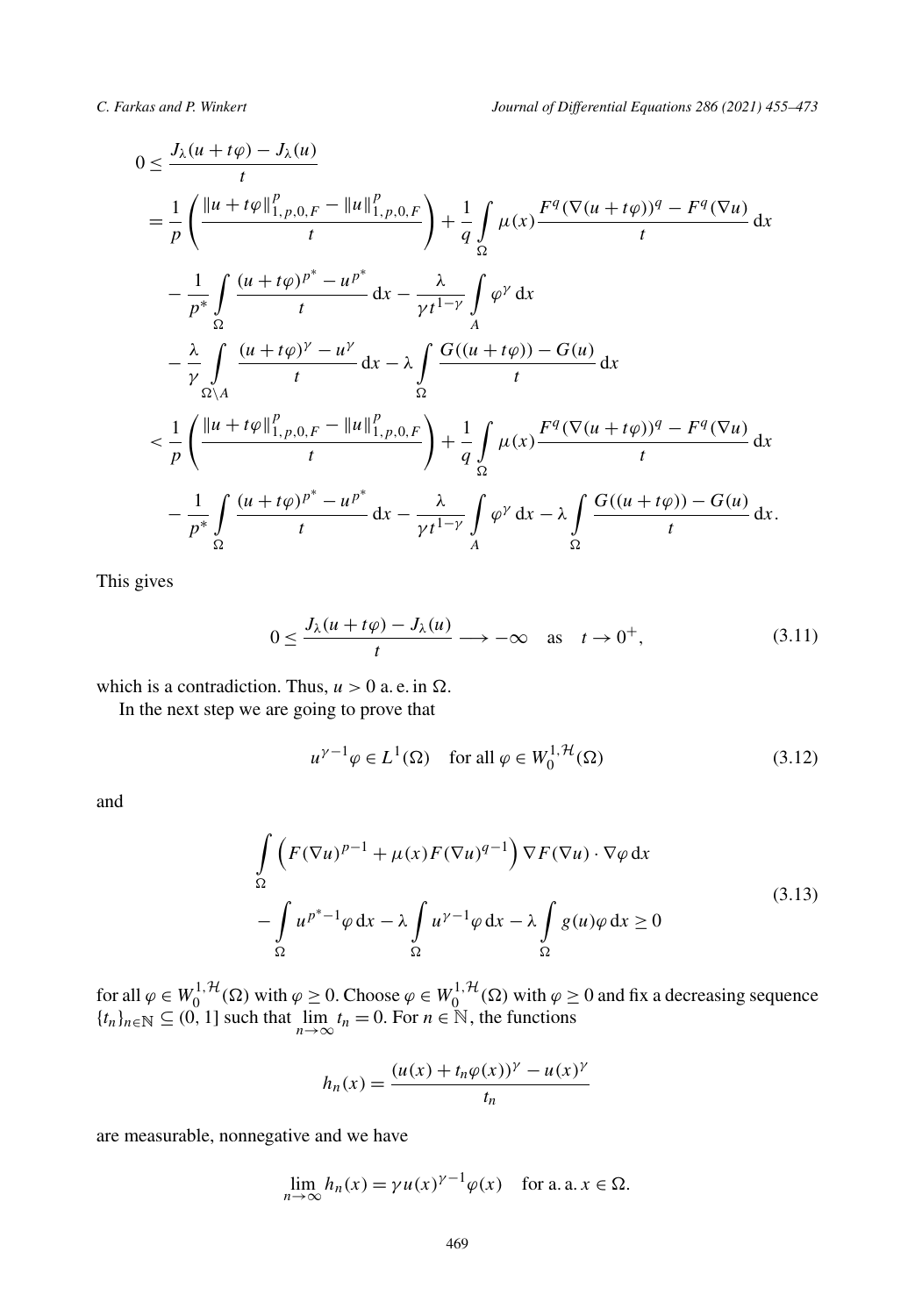From Fatou's lemma we infer

$$
\int_{\Omega} u^{\gamma - 1} \varphi \, dx \le \frac{1}{\gamma} \liminf_{n \to \infty} \int_{\Omega} h_n \, dx.
$$
\n(3.14)

Similar to [\(3.11](#page-14-0)), we have for  $n \in \mathbb{N}$  large enough

$$
0 \leq \frac{J_{\lambda}(u+t_{n}\varphi)-J_{\lambda}(u)}{t_{n}}
$$
  
= 
$$
\frac{1}{p}\frac{\left\|u+t_{n}\varphi\right\|_{1,p,0,F}^{p}}{t_{n}} - \left\|u\right\|_{1,p,0,F}^{p} + \frac{1}{q}\int_{\Omega}\mu(x)\frac{F^{q}(\nabla(u+t\varphi))^{q} - F^{q}(\nabla u)}{t} dx
$$
  

$$
-\frac{1}{p^{*}}\int_{\Omega}\frac{(u+t_{n}\varphi)^{p^{*}} - u^{p^{*}}}{t_{n}} dx - \frac{\lambda}{\gamma}\int_{\Omega}h_{n}dx - \lambda\int_{\Omega}\frac{G(u+t_{n}\varphi) - G(u)}{t_{n}} dx.
$$

Passing to the limit as  $n \to \infty$  and applying (3.14) we have [\(3.12](#page-14-0)) and we get that

$$
\lambda \int_{\Omega} u^{\gamma - 1} \varphi \, dx \le \int_{\Omega} \left( F(\nabla u)^{p - 1} + \mu(x) F(\nabla u)^{q - 1} \right) \nabla F(\nabla u) \cdot \nabla \varphi \, dx
$$

$$
- \int_{\Omega} u^{p^* - 1} \varphi \, dx - \lambda \int_{\Omega} g(u) \varphi \, dx,
$$

which shows ([3.13](#page-14-0)). Note that is it enough to show ([3.12](#page-14-0)) for nonnegative  $\varphi \in W_0^{1, H}(\Omega)$ .

Now, let  $\varepsilon \in (0,1)$  be such that  $(1 + t)u \in B_\sigma$  for all  $t \in [-\varepsilon, \varepsilon]$ . Note that the function  $\alpha(t) := J_{\lambda}((1+t)u)$  has a local minimum in zero. Using again Proposition [2.1](#page-4-0) (iii) gives

$$
0 = \alpha'(0) = \lim_{t \to 0} \frac{J_{\lambda}((1+t)u) - J_{\lambda}(u)}{t}
$$
  
=  $\rho_{\mathcal{H},F}(u) - \int_{\Omega} u^{p^*} dx - \lambda \int_{\Omega} u^{\gamma} dx - \lambda \int_{\Omega} g(u)u dx.$  (3.15)

It remains to show that  $u$  is indeed a positive weak solution of  $(1.1)$ . To this end we use the method of Lair-Shaker, see, for example, Lair-Shaker [[28\]](#page-18-0) or Sun-Wu-Long [\[44](#page-18-0)]. Let  $\varphi \in$  $W_0^{1, H}(\Omega)$  and take the test function  $v = (u + \varepsilon \varphi)_+$  in [\(3.13\)](#page-14-0). Applying (3.15) we have that

$$
0 \leq \int_{\{u+\varepsilon\varphi\geq 0\}} \left( F^{p-1}(\nabla u) + \mu(x) F^{q-1}(\nabla u) \right) \nabla F(\nabla u) \cdot \nabla (u + \varepsilon \varphi) dx
$$
  

$$
- \int_{\Omega} u^{p^* - 1} (u + \varepsilon \varphi) dx - \lambda \int_{\Omega} u^{\gamma - 1} (u + \varepsilon \varphi) dx - \lambda \int_{\Omega} g(u) (u + \varepsilon \varphi) dx
$$
  

$$
= \rho_{\mathcal{H}, F}(u) + \varepsilon \int_{\Omega} F^{p-1}(\nabla u) \nabla F(\nabla u) \cdot \nabla \varphi dx + \varepsilon \int_{\Omega} \mu(x) F^{q-1}(\nabla u) \nabla F(\nabla u) \cdot \nabla \varphi dx
$$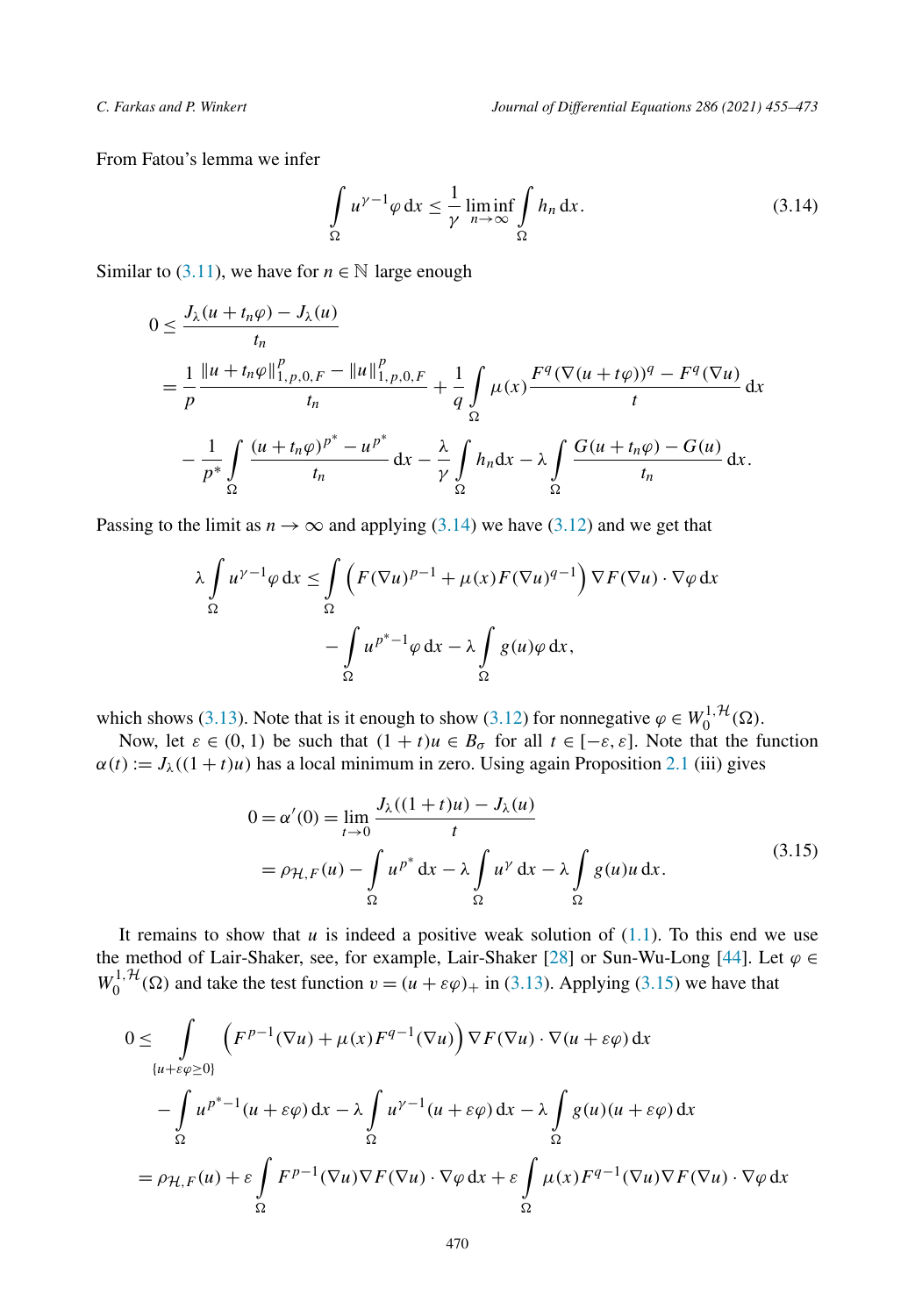$$
-\int_{\Omega} u^{p^*} dx - \varepsilon \int_{\Omega} u^{p^*-1} \varphi dx - \lambda \int_{\Omega} u^{\gamma} dx - \varepsilon \lambda \int_{\Omega} u^{\gamma-1} dx
$$
  
\n
$$
-\lambda \int_{\Omega} g(u)u dx - \varepsilon \lambda \int_{\Omega} g(u) \varphi dx - \int_{\{u+\varepsilon\varphi<0\}} F^p(\nabla u) dx
$$
  
\n
$$
-\varepsilon \int_{\{u+\varepsilon\varphi<0\}} F^{p-1}(\nabla u) \nabla F(\nabla u) \cdot \nabla \varphi dx - \int_{\{u+\varepsilon\varphi<0\}} \mu(x) F^q(\nabla u) dx
$$
(3.16)  
\n
$$
-\varepsilon \int_{\{u+\varepsilon\varphi<0\}} \mu(x) F^{q-1}(\nabla u) \nabla F(\nabla u) \cdot \nabla \varphi dx + \int_{\{u+\varepsilon\varphi<0\}} u^{p^*-1} (u+\varepsilon \varphi) dx
$$
  
\n
$$
+\lambda \int_{\{u+\varepsilon\varphi<0\}} u^{\gamma-1} (u+\varepsilon \varphi) dx + \lambda \int_{\{u+\varepsilon\varphi<0\}} g(u) (u+\varepsilon \varphi) dx
$$
  
\n
$$
\leq \varepsilon \int_{\Omega} \int_{\Omega} \left( F^{p-1}(\nabla u) + \mu(x) F^{q-1}(\nabla u) \right) \nabla F(\nabla u) \cdot \nabla \varphi dx - \int_{\Omega} u^{p^*-1} \varphi dx
$$
  
\n
$$
-\lambda \int_{\Omega} u^{\gamma-1} \varphi dx - \lambda \int_{\Omega} g(u) \varphi dx \Bigg] - \varepsilon \int_{\{u+\varepsilon\varphi<0\}} F^{p-1}(\nabla u) \nabla F(\nabla u) \cdot \nabla \varphi dx
$$
  
\n
$$
-\varepsilon \int_{\Omega} \mu(x) F^{q-1}(\nabla u) \nabla F(\nabla u) \cdot \nabla \varphi dx.
$$

Note that the measure of the set  $\{u + \varepsilon \varphi < 0\}$  goes to 0 as  $\varepsilon \to 0$ . Hence,

$$
\int_{\{u+\varepsilon\varphi<0\}} F^{p-1}(\nabla u)\nabla F(\nabla u)\nabla\varphi \,dx + \int_{\{u+\varepsilon\varphi<0\}} \mu(x)F^{q-1}(\nabla u)\nabla F(\nabla u)\nabla\varphi \,dx \to 0.
$$

Using this, dividing (3.16) by  $\varepsilon$  and passing to the limit as  $\varepsilon \to 0$  we conclude that

$$
\int_{\Omega} \left( F(\nabla u)^{p-1} + \mu(x) F(\nabla u)^{q-1} \right) \nabla F(\nabla u) \cdot \nabla \varphi \, dx
$$

$$
- \int_{\Omega} u^{p^* - 1} \varphi \, dx - \lambda \int_{\Omega} u^{\gamma - 1} \varphi \, dx - \lambda \int_{\Omega} g(u) \varphi \, dx \ge 0.
$$

As  $\varphi$  was arbitrary chosen, we get from the last inequality that  $u \in W_0^{1, H}(\Omega)$  is a weak solution of ([1.1](#page-1-0)). This finishes the proof.  $\Box$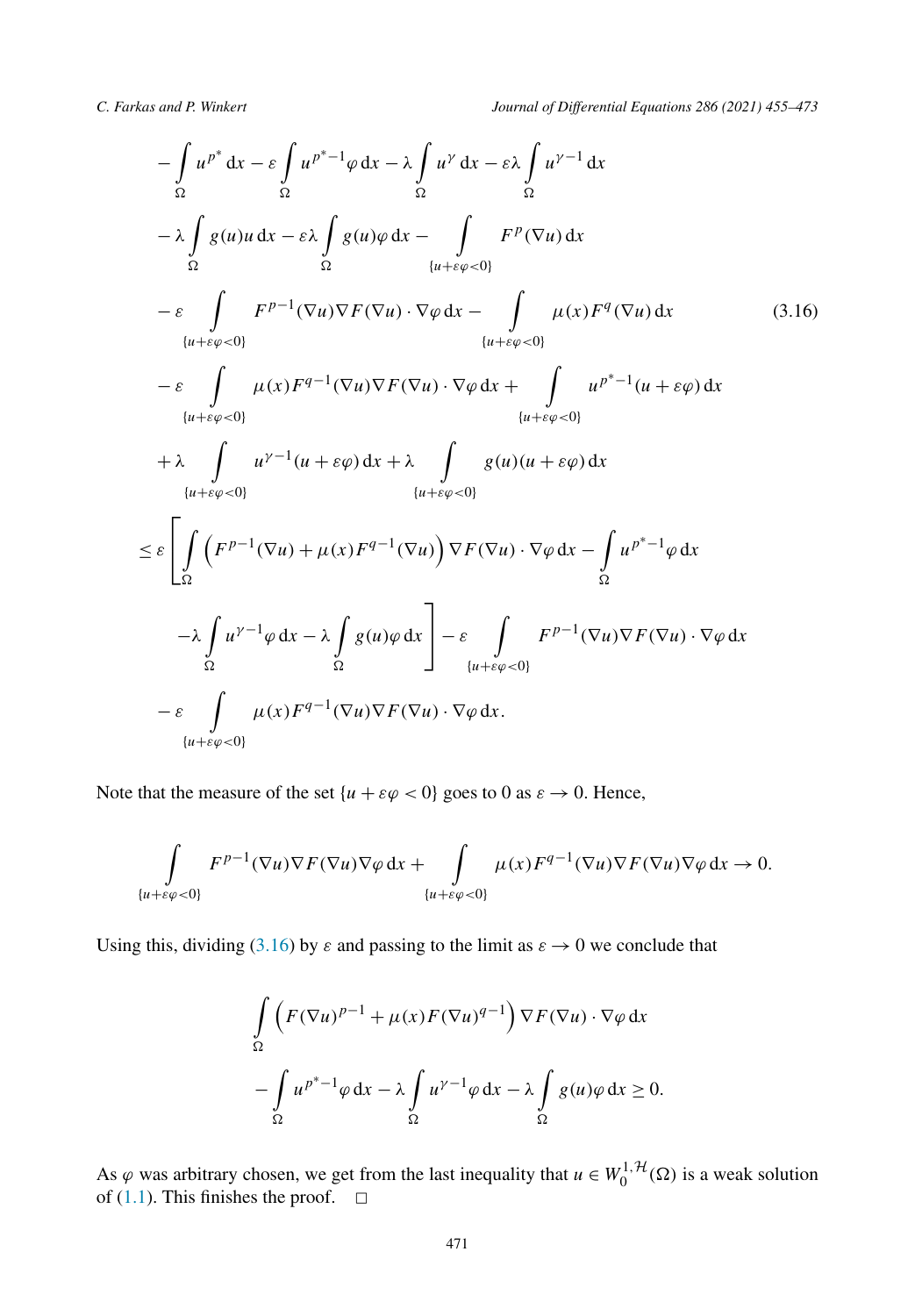## <span id="page-17-0"></span>**Acknowledgment**

C. Farkas was supported by the National Research, Development and Innovation Fund of Hungary, financed under the K\_18 funding scheme, Project No. 127926 and by the Sapientia Foundation - Institute for Scientific Research, Romania, Project No. 17/11.06.2019.

### **References**

- [1] A. Bahrouni, V.D. Rădulescu, P. Winkert, Double phase problems with variable growth and convection for the [Baouendi-Grushin](http://refhub.elsevier.com/S0022-0396(21)00193-5/bib4B1E9B7C07A4A09BCFA655D15DC5A362s1) operator, Z. Angew. Math. Phys. 71 (6) (2020) 183.
- [2] D. Bao, S.-S. Chern, Z. Shen, An Introduction to [Riemann-Finsler](http://refhub.elsevier.com/S0022-0396(21)00193-5/bib40695026489EC371C9E811018DDDA9EBs1) Geometry, Springer-Verlag, New York, 2000.
- [3] P. Baroni, M. Colombo, G. Mingione, Harnack inequalities for double phase [functionals,](http://refhub.elsevier.com/S0022-0396(21)00193-5/bib8B1C3E8D71D67FEBEFF684812E2710F3s1) Nonlinear Anal. 121 (2015) [206–222.](http://refhub.elsevier.com/S0022-0396(21)00193-5/bib8B1C3E8D71D67FEBEFF684812E2710F3s1)
- [4] P. Baroni, M. Colombo, G. Mingione, [Non-autonomous](http://refhub.elsevier.com/S0022-0396(21)00193-5/bib0C9DE131465BAB784B8F886F23E7CBF4s1) functionals, borderline cases and related function classes, St. [Petersburg](http://refhub.elsevier.com/S0022-0396(21)00193-5/bib0C9DE131465BAB784B8F886F23E7CBF4s1) Math. J. 27 (2016) 347–379.
- [5] P. Baroni, M. Colombo, G. Mingione, Regularity for general [functionals](http://refhub.elsevier.com/S0022-0396(21)00193-5/bibB24C49D8440ED993BC2B4769467DD68Es1) with double phase, Calc. Var. Partial Differ. Equ. 57 (2) [\(2018\)](http://refhub.elsevier.com/S0022-0396(21)00193-5/bibB24C49D8440ED993BC2B4769467DD68Es1) 62.
- [6] P. Baroni, T. Kuusi, G. Mingione, [Borderline](http://refhub.elsevier.com/S0022-0396(21)00193-5/bibCA002E22C4E3A517851DF18043E629C4s1) gradient continuity of minima, J. Fixed Point Theory Appl. 15 (2) (2014) [537–575.](http://refhub.elsevier.com/S0022-0396(21)00193-5/bibCA002E22C4E3A517851DF18043E629C4s1)
- [7] G. Bellettini, M. Paolini, [Anisotropic](http://refhub.elsevier.com/S0022-0396(21)00193-5/bibE1309F8FCB774EF3B489A6F4040C143Fs1) motion by mean curvature in the context of Finsler geometry, Hokkaido Math. J. 25 (3) (1996) [537–566.](http://refhub.elsevier.com/S0022-0396(21)00193-5/bibE1309F8FCB774EF3B489A6F4040C143Fs1)
- [8] M. Belloni, V. Ferone, B. Kawohl, [Isoperimetric](http://refhub.elsevier.com/S0022-0396(21)00193-5/bibA840778D340A22E6AA97FFFC751F7242s1) inequalities, Wulff shape and related questions for strongly nonlinear elliptic [operators,](http://refhub.elsevier.com/S0022-0396(21)00193-5/bibA840778D340A22E6AA97FFFC751F7242s1) Z. Angew. Math. Phys. 54 (5) (2003) 771–783.
- [9] Z.-Y. Chen, B. Ge, W.-S. Yuan, X.-F. Cao, Existence of solution for [double-phase](http://refhub.elsevier.com/S0022-0396(21)00193-5/bibB1A47FE504A8F2A78B0016B66C50AC08s1) problem with singular weights, Adv. Math. Phys. 2020 (2020) [5376013.](http://refhub.elsevier.com/S0022-0396(21)00193-5/bibB1A47FE504A8F2A78B0016B66C50AC08s1)
- [10] A. Cianchi, P. Salani, [Overdetermined](http://refhub.elsevier.com/S0022-0396(21)00193-5/bibE52CD1C454BE84AD97A719050A3E7B58s1) anisotropic elliptic problems, Math. Ann. 345 (4) (2009) 859–881.
- [11] F. [Colasuonno,](http://refhub.elsevier.com/S0022-0396(21)00193-5/bib39ADCCE93F1637A6293526A0A3FE859As1) M. Squassina, Eigenvalues for double phase variational integrals, Ann. Mat. Pura Appl. (4) 195 (6) (2016) [1917–1959.](http://refhub.elsevier.com/S0022-0396(21)00193-5/bib39ADCCE93F1637A6293526A0A3FE859As1)
- [12] M. Colombo, G. Mingione, Bounded [minimisers](http://refhub.elsevier.com/S0022-0396(21)00193-5/bibF5AB333105B1BECCF369EE202DB65297s1) of double phase variational integrals, Arch. Ration. Mech. Anal. 218 (1) (2015) [219–273.](http://refhub.elsevier.com/S0022-0396(21)00193-5/bibF5AB333105B1BECCF369EE202DB65297s1)
- [13] M. Colombo, G. Mingione, Regularity for double phase [variational](http://refhub.elsevier.com/S0022-0396(21)00193-5/bibF3818D8141B6F543EE00D360DD1CFC58s1) problems, Arch. Ration. Mech. Anal. 215 (2) (2015) [443–496.](http://refhub.elsevier.com/S0022-0396(21)00193-5/bibF3818D8141B6F543EE00D360DD1CFC58s1)
- [14] F. Della Pietra, G. di Blasio, N. Gavitone, Sharp estimates on the first Dirichlet [eigenvalue](http://refhub.elsevier.com/S0022-0396(21)00193-5/bibB112CE4FF3B5A7963E73CBCBD5BEFE45s1) of nonlinear elliptic operators via [maximum](http://refhub.elsevier.com/S0022-0396(21)00193-5/bibB112CE4FF3B5A7963E73CBCBD5BEFE45s1) principle, Adv. Nonlinear Anal. 9 (1) (2020) 278–291.
- [15] F. Della Pietra, N. Gavitone, G. Piscitelli, On the second Dirichlet eigenvalue of some nonlinear [anisotropic](http://refhub.elsevier.com/S0022-0396(21)00193-5/bib118C3BDEE2EDADD5A2A56DB3AAA8D40As1) elliptic [operators,](http://refhub.elsevier.com/S0022-0396(21)00193-5/bib118C3BDEE2EDADD5A2A56DB3AAA8D40As1) Bull. Sci. Math. 155 (2019) 10–32.
- [16] F. Della Pietra, N. Gavitone, Sharp estimates and existence for [anisotropic](http://refhub.elsevier.com/S0022-0396(21)00193-5/bib132779126D0B0C5190EF14996EB7530Bs1) elliptic problems with general growth in the gradient, Z. Anal. [Anwend.](http://refhub.elsevier.com/S0022-0396(21)00193-5/bib132779126D0B0C5190EF14996EB7530Bs1) 35 (1) (2016) 61–80.
- [17] A. Dinghas, Über einen geometrischen Satz von Wulff für die [Gleichgewichtsform](http://refhub.elsevier.com/S0022-0396(21)00193-5/bib9EEA1961A67ADD91625A39A9ADC75301s1) von Kristallen, Z. Kristallogr., Mineral. Petrogr. 105 (1944) [304–314,](http://refhub.elsevier.com/S0022-0396(21)00193-5/bib9EEA1961A67ADD91625A39A9ADC75301s1) Abt. A.
- [18] X. Fan, An imbedding theorem for [Musielak-Sobolev](http://refhub.elsevier.com/S0022-0396(21)00193-5/bibC3C324EB167C2C9A5E15466DBF53A974s1) spaces, Nonlinear Anal. 75 (4) (2012) 1959–1971.
- [19] F. Faraci, C. Farkas, A [quasilinear](http://refhub.elsevier.com/S0022-0396(21)00193-5/bibC411E6E462EEC343EE4E196A304C22EDs1) elliptic problem involving critical Sobolev exponents, Collect. Math. 66 (2) (2015) [243–259.](http://refhub.elsevier.com/S0022-0396(21)00193-5/bibC411E6E462EEC343EE4E196A304C22EDs1)
- [20] C. Farkas, Critical elliptic equations on non-compact Finsler manifolds, [arXiv:2010.07686,](http://refhub.elsevier.com/S0022-0396(21)00193-5/bibEB468FB44C40F2AEBBDA898A1484C22Bs1) 2020.
- [21] C. Farkas, J. Fodor, A. Kristály, [Anisotropic](http://refhub.elsevier.com/S0022-0396(21)00193-5/bibD99B9F71CFED2208F52F7AFCAFDEC57Ds1) elliptic problems involving sublinear terms, in: 2015 IEEE 10th Jubilee International Symposium on Applied [Computational](http://refhub.elsevier.com/S0022-0396(21)00193-5/bibD99B9F71CFED2208F52F7AFCAFDEC57Ds1) Intelligence and Informatics, Timisoara, 2015, pp. 141–146.
- [22] C. Farkas, A. Kristály, C. Varga, Singular Poisson equations on [Finsler-Hadamard](http://refhub.elsevier.com/S0022-0396(21)00193-5/bib1EFC1800E0D0FF135318F4A9A6073857s1) manifolds, Calc. Var. Partial Differ. Equ. 54 (2) (2015) [1219–1241.](http://refhub.elsevier.com/S0022-0396(21)00193-5/bib1EFC1800E0D0FF135318F4A9A6073857s1)
- [23] V. Ferone, B. Kawohl, Remarks on a [Finsler-Laplacian,](http://refhub.elsevier.com/S0022-0396(21)00193-5/bibEE870567C11E50B6FF8E92BEFAB8997Bs1) Proc. Am. Math. Soc. 137 (1) (2009) 247–253.
- [24] L. Gasiński, N.S. Papageorgiou, Constant sign and nodal solutions for superlinear double phase problems, Adv. Calc. Var., <https://doi.org/10.1515/acv-2019-0040>.
- [25] L. Gasiński, P. Winkert, Constant sign solutions for double phase problems with superlinear [nonlinearity,](http://refhub.elsevier.com/S0022-0396(21)00193-5/bib754C982463FADCD2E58BDE6D76C2F6F4s1) Nonlinear Anal. 195 (2020) [111739.](http://refhub.elsevier.com/S0022-0396(21)00193-5/bib754C982463FADCD2E58BDE6D76C2F6F4s1)
- [26] L. Gasiński, P. Winkert, Existence and [uniqueness](http://refhub.elsevier.com/S0022-0396(21)00193-5/bibE049B05C7F917C86F6B0170FFB127F39s1) results for double phase problems with convection term, J. Differ. Equ. 268 (8) (2020) [4183–4193.](http://refhub.elsevier.com/S0022-0396(21)00193-5/bibE049B05C7F917C86F6B0170FFB127F39s1)